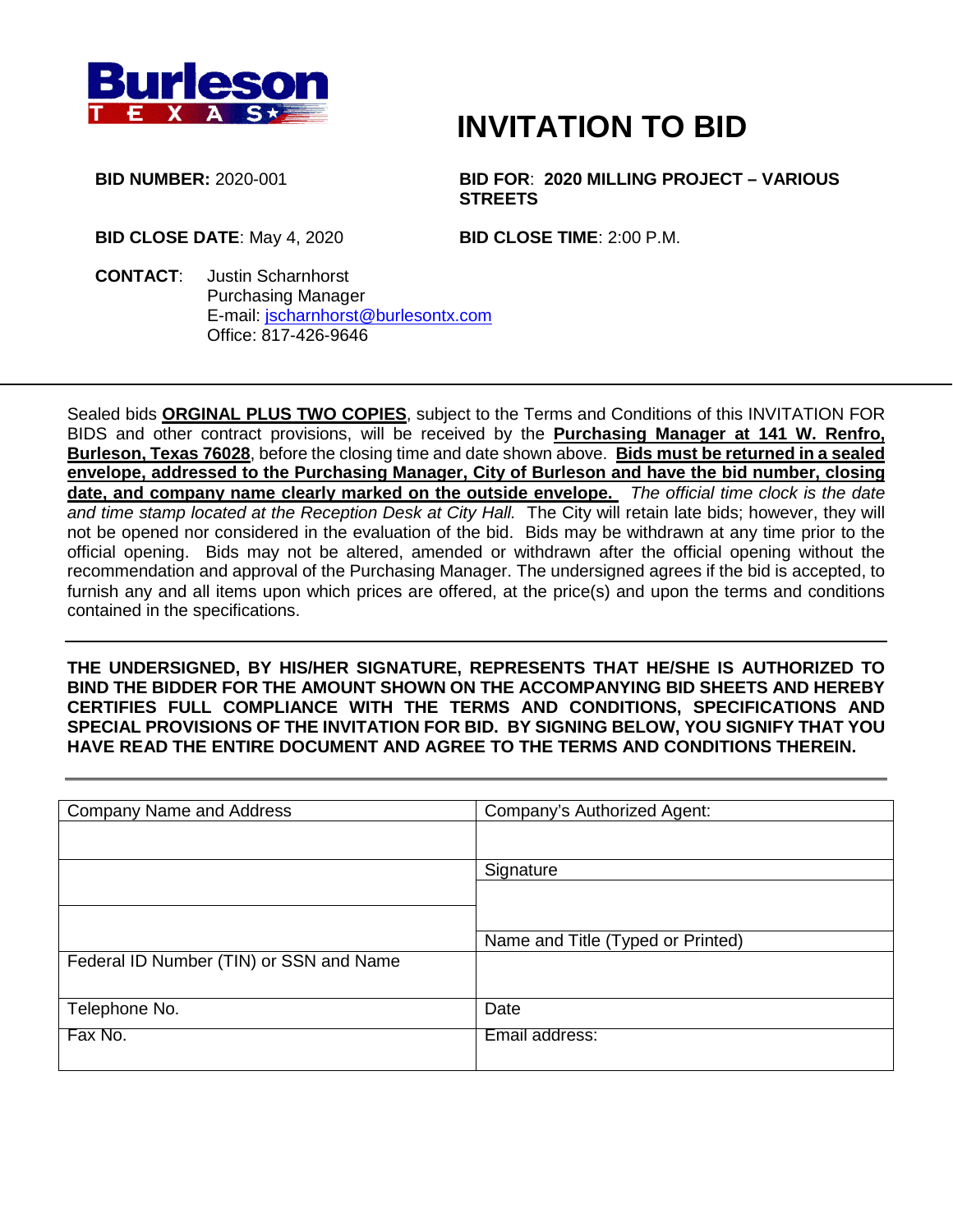#### **CITY OF BURLESON INSTRUCTIONS TO BIDDERS**

#### **1. BID DELIVERY**

Bids must be received in the Purchasing Manager's Office prior to the due date and time. It is the sole responsibility of the Bidder to ensure timely delivery of the Bid. The City will not be responsible for failure of service on the part of the U.S. Postal Office, courier companies, or any other form of delivery service chosen by the bidder. Late bids will be returned to the bidder unopened. The time stamp clock at the City Hall Reception Desk is the time of record.

Vendors are reminded that the U.S. Postal Service deliveries may be delayed. Vendors are responsible for on-time deliveries of bid documents to the City of Burleson, and are strongly encouraged to use alternate means, such as overnight/hand delivery carriers, or allow ample time for USPS deliveries to be received in time. Additionally, local courier firms and copy shops may accept fax copies, seal them and deliver to the City, for fees, for which the vendor bears responsibility.

#### **2. BID DOCUMENTS**

**Review of Documents**: Bidders are expected to examine all documents that make up the bid. Bidders shall promptly notify the City of any omission, ambiguity, inconsistency or error that they may discover upon examination of the bid. Bidders must use a complete bid to prepare bids. The City assumes no responsibility for any errors or misrepresentations that result from the use of incomplete bids.

**Location of Documents**: The Purchasing Division issues Bids. The location and phone number for the Purchasing Division is specified in the advertisement and the bid.

**Explanations or Clarifications:** Any explanation, clarification, or interpretation desired by a bidder regarding any part of the bid must be requested in writing from the Purchasing Division not less than five (5) business days before bid closing. Interpretations, corrections, or changes to the bid made in any other manner are not binding upon the City, and bidders shall not rely upon such interpretations, corrections or changes. Oral explanations or instructions given before the award of the contract are not binding. Request for explanations or clarifications may be e-mailed to [jscharnhorst@burlesontx.com.](mailto:jscharnhorst@burlesontx.com)

**Preparation of Bid:** Each bidder must furnish the information required by the bid on the documents provided. Bids submitted on other than the forms included in the bid package may be considered nonresponsive. Any attempt to alter the wording in the bid may result in rejection of the bid.

**Brand Name or Equal**: If the bid indicates brand name or "equal" products are acceptable, the bidder may bid an "equal" product as an alternate bid but must be prepared to demonstrate those features that render it equal. Final determination of a product as an "equal" solely remains with the City.

**Delivery Time**: Delivery time, if stated as a number of days, will be based on calendar days. Time is of the essence in any City purchase. If the indicated date cannot be met, or the date is not indicated, the bidder shall state its best delivery time. Failure to meet delivery times quoted may be grounds for cancellation of contract.

**Prices**: Bids shall be firm unless otherwise specified. In the event of a discrepancy between unit price and extended price, the unit price shall govern.

**Signature**: The bidder must sign each document in the bid requiring a signature. If addenda are issued, the bidder must initial any physical change made to the bid.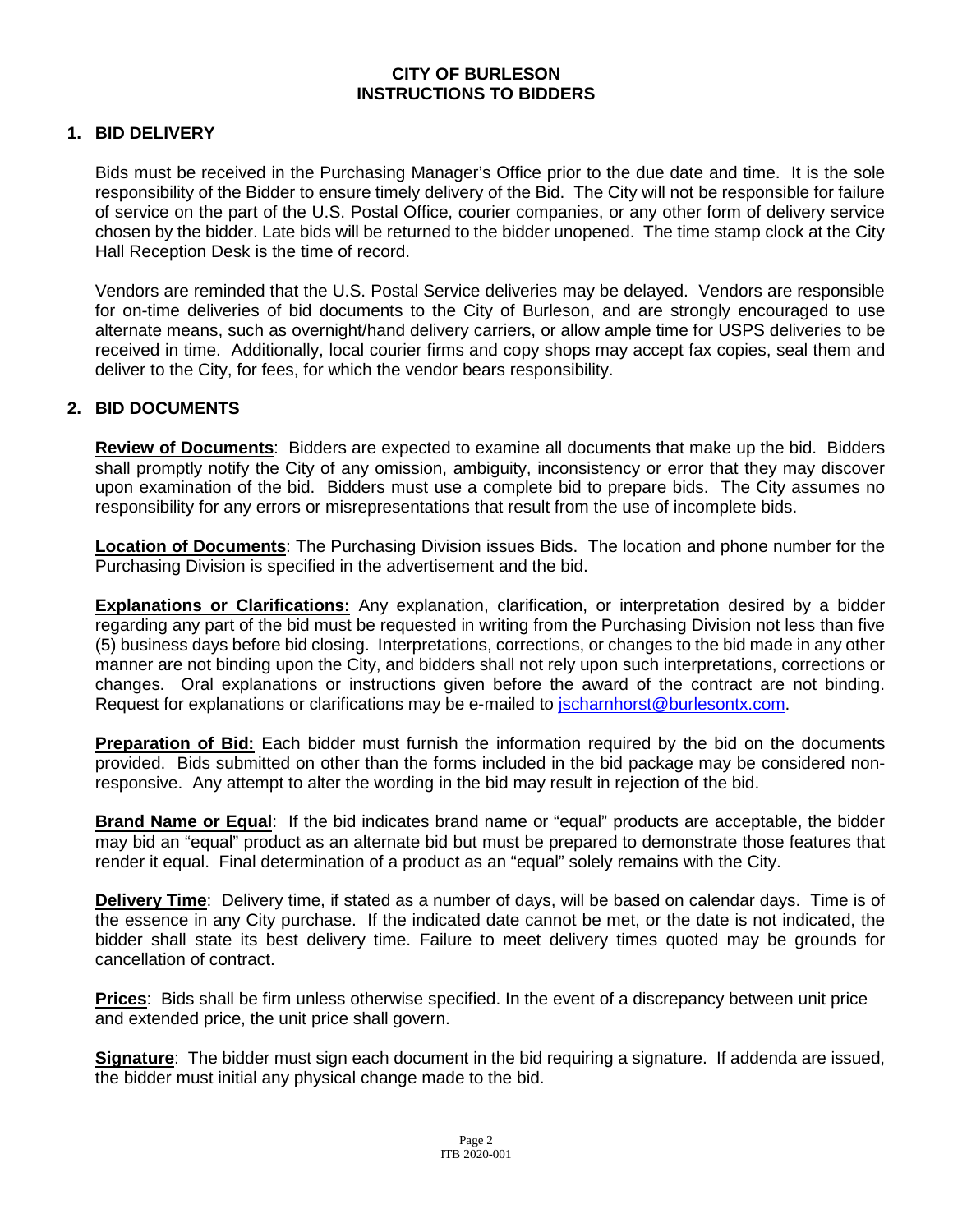**Proprietary Information**: All material submitted to the City becomes public property and is subject to the Texas Open Records Act upon receipt. If a bidder does not desire proprietary information in the bid to be disclosed, each page must be identified and marked proprietary at time of submittal. The City will, to the extent allowed by law, endeavor to protect such information from disclosure. The final decision as to what information must be disclosed, however, lies with the Texas Attorney General. Failure to identify proprietary information will result in all unmarked sections being deemed non-proprietary and available upon public request.

**Bid Preparation Costs**: All costs associated with preparing a bid in response to a bid solicitation shall be borne by the bidder.

#### **3. SUBMISSION OF BIDS**

Unless otherwise specified, bidders are required to submit the following required documents labeled "original" and one (1) copy.

**Documents Required with Bid**: The following documents must be submitted with each bid prior to the due date:

- 1. Exhibit I Vendor References
- 2. Exhibit II Cooperative Purchasing Form
- 3. Exhibit III House Bill 1295 Certification of Interested Parties
- 4. Exhibit IV House Bill 89 Verification Form
- 5. Exhibit V Certification of Independence and No Conflict of Interest
- 6. Exhibit VI Signature Form

#### **The bidder should retain all other pages in the bid document.**

**Addenda**: Receipt of addenda must be acknowledged by signing and returning the Addenda *with the*  **bid**, if requested, or under separate cover prior to the due date. Any interpretations, corrections or changes to Specifications will be made by addendum, unless otherwise stated. Issuing authority of addendum shall be the Purchasing Agent. Addendum will be mailed or faxed to all that are known to have received a copy of the bid documents. Offerers shall acknowledge receipt of all addenda. Failure to return any and all issued addenda may adversely affect the bidder's opportunity for award.

#### **4. MODIFICATIONS OR WITHDRAWAL OF BIDS**

**Modification of Bids**: Bids may be modified in writing at any time prior to the due date and time. Modifications should be returned in a sealed envelope marked on the outside with the bidder's name, address, bid number, and the due date and time. The modification package must include a cover letter clearly stating the page(s) and item(s) being modified, and any further relevant information.

**Withdrawal of Bids**: Bids may be withdrawn in writing or by facsimile (provided that the facsimile is signed by the bidder) at any time prior to the due date. A bid may also be withdrawn in person by a bidder, provided the withdrawal is made prior to the due date. The bidder must sign a receipt of withdrawal.

No bids may be withdrawn after the due date without forfeiture of the bid security (if required), unless there is a material error in the bid. Withdrawn bids may be resubmitted, with or without modifications, up to the due date. The City may require proof of agency from person withdrawing bid.

#### **5. OPENING OF BIDS**

The Purchasing Division representative responsible for opening bids shall confirm the time and announce the bid opening. The representative shall then personally and publicly open and read aloud all bids received on time.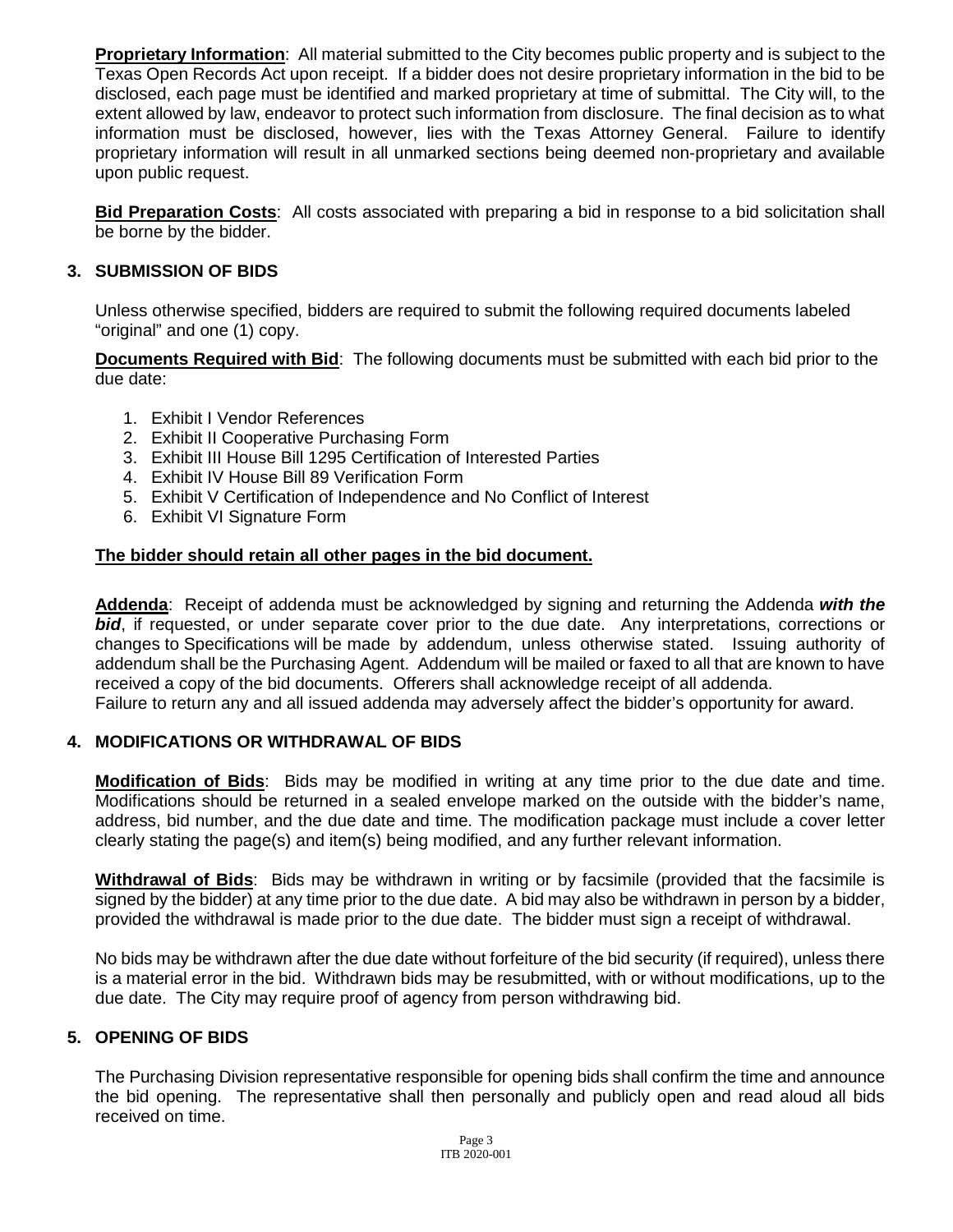#### **6. EVALUATION FACTORS AND AWARD**

**Evaluation**: Bidders may furnish pricing for all or any portion of the bid (unless otherwise specified). However, the City may evaluate and award the contract for any item or group of items shown on the bid, or any combination deemed most advantageous to the City. Bids that specify an "all or none" award may be considered if a single award is advantageous.

Award: The City of Burleson shall award the bid to the lowest responsive, responsible bidder or to the bidder who provides goods or services at the best value for the City. In determining the "best value", the following criteria will be considered as amended in section 252.043 of the Texas Local Government Code:

- 1. Purchase Price;
- 2. Reputation of the bidder and the bidder's goods/services;
- 3. Quality of the bidder's goods or services;
- 4. Extent to which the goods or services meet the municipality's needs;
- 5. Bidder's past relationship with the municipality;
- 6. Impact on the ability of the municipality to comply with laws and rules relating to contracting with historically underutilized businesses and non-profit organizations employing persons with disabilities;
- 7. Total long-term cost to the municipality to acquire the bidder's goods or services; and
- 8. Any relevant criteria specifically listed in the request for bids or proposals.
- 9. Total long-term cost may include specification conformance, delivery requirements, the life expectancy, cost of maintenance and operation, operating efficiency, training requirements, disposal value, warranties and other factors contributing to the overall acquisition cost of the product/services.

**Acceptance of Bid**: Acceptance of a bid for a one-time purchase will be in the form of a Purchase Order. Acceptance of a bid for a supply or service agreement will be by contract. Subsequent purchase releases may be issued as appropriate. The contents of a bid shall become a part of the contract. Under no circumstances will the City be responsible for goods or services provided without an acceptance signed by an authorized City representative.

**Reservations**: The City expressly reserves the right to:

- 1. Specify approximate quantities in the bid;
- 2. Extend the bid opening date and time;
- 3. Consider and accept alternate bids, if specified in the bid documents, when most advantageous to the City;
- 4. Waive as an informality, minor deviations from specifications provided they do not affect competition or result in functionally unacceptable goods or services;
- 5. Waive any minor informality in any bid or bid procedure (a minor informality is one that does not affect the competitiveness of the bidder);
- 6. Add additional terms or modify existing terms in the bid;
- 7. Reject a bid because of unbalance unit bid prices;
- 8. Reject or cancel any or all bids;
- 9. Reissue a bid; and/or
- 10. Procure any item by other means.

## **7. POST-BID DOCUMENTS REQUIRED FROM SUCCESSFUL BIDDER**

**Certificates of Insurance**: When insurance is required, the bidder must provide certificates of insurance in the amounts and for the coverage required to the Purchasing Division within 15 business days after notification of intent to award, or as otherwise required by the bid specifications.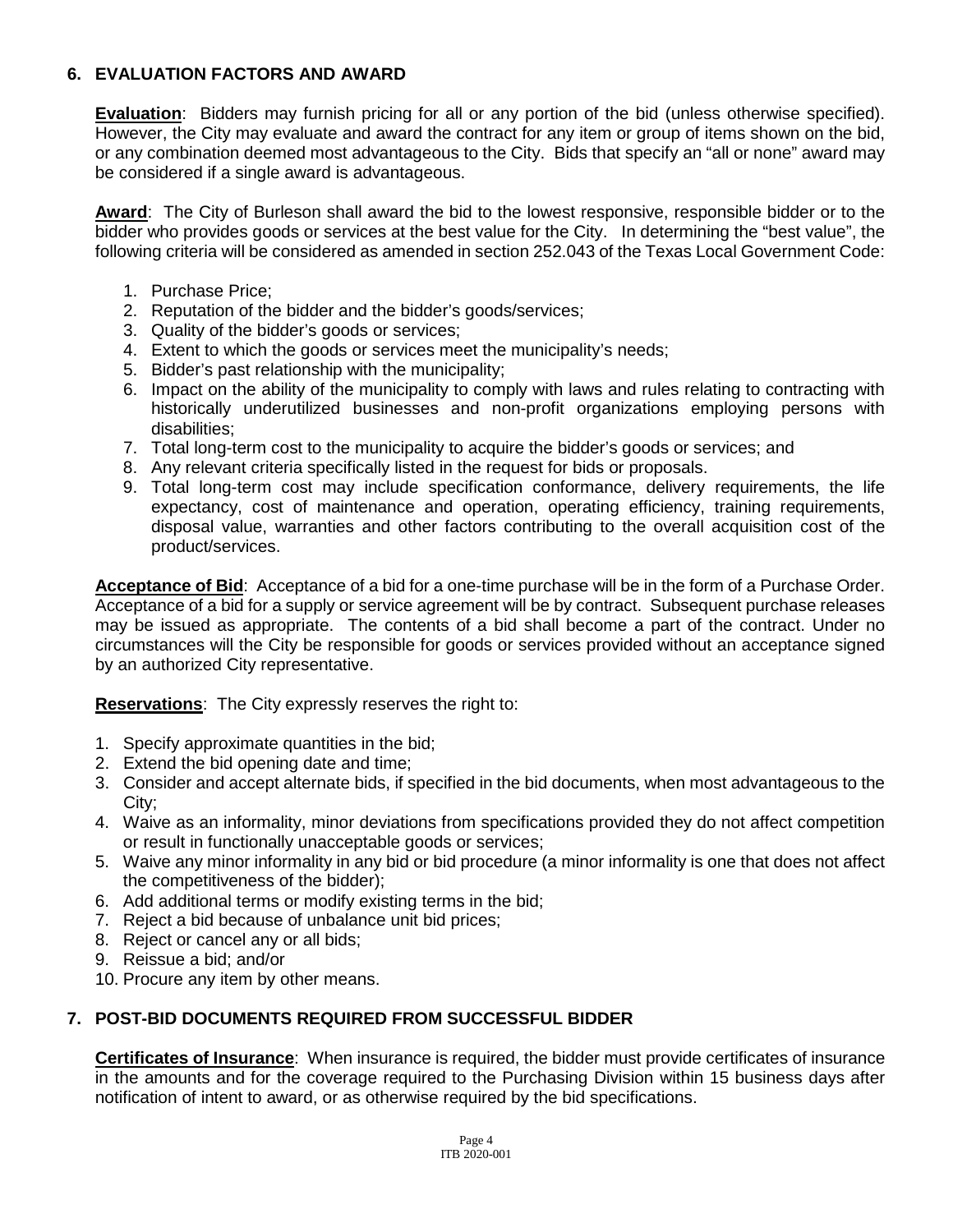**Payment, Performance, and Maintenance Bonds**: When payment, performance, and/or maintenance bonds are required, the bidder must provide the bonds, in the amounts and on the conditions required, within 15 working days after notification of intent to award, or as otherwise required by the bid specifications.

#### **8. CONTRACTOR SELECTION**

If awarded, the contract shall be based on the City's evaluation criteria and compliance with bid requirements. A **responsive** bidder is defined to be one who submits a completed sealed bid packet within the stated time deadline and in accordance with the bid specifications. A **responsible** bidder is defined to be one who demonstrates specific selection criteria responses indicating that the company can successfully deliver the supplies, equipment, or services being procured.

#### **9. COMPLIANCE WITH LAWS**

The Contractor shall give all notices and comply with all federal, state and local laws, ordinances, rules and regulations, and lawful orders of any public authority bearing on the performances of the services. This agreement and the rights and obligations of the parties hereto shall be interpreted, construed and enforced in accordance with the laws of the State of Texas. The Contractor warrants and covenants to the City that all services will be performed in compliance with all applicable federal, state, county, and city health and safety codes, rules and ordinances including, but not limited to, the Texas Industrial Safety and Health Act, and the Workers Right to Know Law.

#### **10. PUBLIC DISCLOSURE**

Information, documentation, and other material in connection with this solicitation or any resulting contract may be subject to public disclosure pursuant to Chapter 552 of the Texas Government Code (The "Public Information Act").

#### **11. PROHIBITED VENDORS**

As of the date of this transaction, Vendor certifies that they are not listed in the prohibited vendors list authorized by Executive Order #13224, *"Blocking Property and Prohibiting Transactions with Persons Who Commit, Threaten to Commit, or Support Terrorism",* published by the United States Department of the Treasury, Office of Foreign Assets Control [http://www.treas.gov/offices/enforcement/ofac/sdn/.](http://www.treas.gov/offices/enforcement/ofac/sdn/) Vendor agrees that should at any time during the term of this contract they become listed on the Terrorism List, Vendor shall promptly notify the City. The City shall have the absolute right to terminate this contract without recourse in the event Vendor becomes listed on the Terrorism List.

## **12. CONFLICT OF INTEREST**

The Contractor covenants and agrees that Contractor and its officers, employees, and agents will have no interest, including personal financial interest, and will acquire no interest, either directly or indirectly, which will conflict in any manner with the performance of the services called for under this Contract. No officer of employee of the City shall have a financial interest, direct or indirect, in any contract with the City, or be financially interested, directly or indirectly, in the sale to the City of any land, materials, supplies or services, except on behalf of the City or in compliance with the provisions of the City of Burleson Personnel Policies and Procedures Manual. Any violation of this provision shall render this contract voidable at the discretion of the City.

*A person or business, and their agents, who seek to contract or enter into an agreement with the City, are required by Texas Local Government Code, Chapter 176, to file a conflict of interest questionnaire FORM CIQ. Form CIQ is available online at [www.ethics.state.tx.us](http://www.ethics.state.tx.us/) or electronically at [www.tml.org.legal](http://www.tml.org.legal/) - Ethics Form ECIQ.*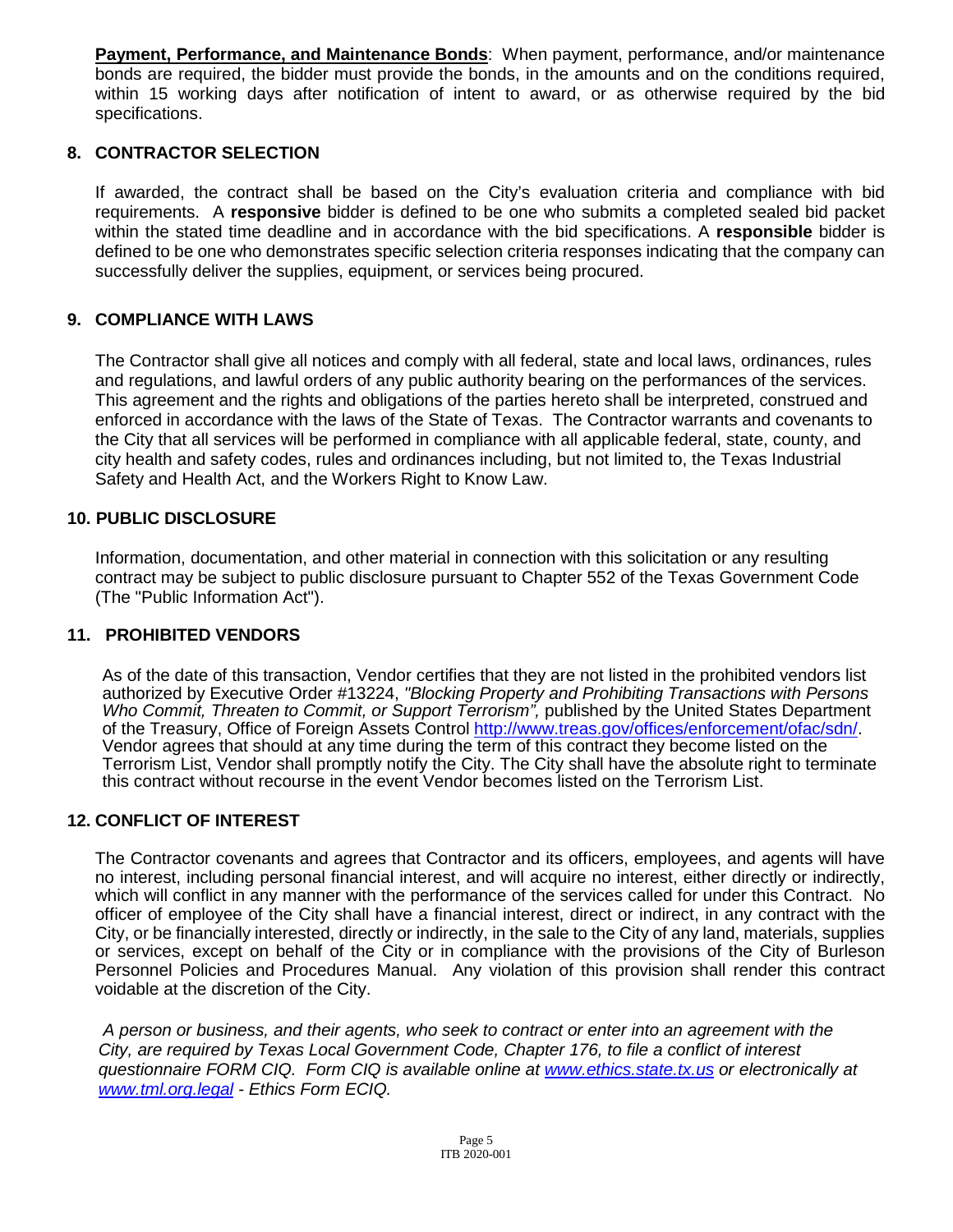*Sec. 176.002. APPLICABILITY TO CERTAIN VENDORS AND OTHER PERSONS. (a) This chapter applies to a person who (1) contracts or seeks to contract for the sale or purchase of property, goods, or services with a local governmental entity; or (2) is an agent of a person described by Subdivision(a) in the person's business with a local governmental entity. (b) A person is not subject to the disclosure requirements of this chapter if the person is (1) a state, a political subdivision of a state, the federal government, or a foreign government; or (2) an employee of an entity described by Subdivision(1), acting in the employee's official capacity.*

*Sec. 176.006. Disclosure requirements for vendors and other persons; questionnaire. (a) a person described by Section 176.002(a) shall file a completed conflict of interest questionnaire with the appropriate records administrator not later than the seventh business day after the date that the person (1) begins contract discussions or negotiations with the local governmental entity; or (2) submit to the local governmental entity an application, response to a request for proposals or bids, correspondence, or another writing related to a potential agreement with the local governmental entity.*

*The form must be filed with the City Secretary no later than seven days after the date the person or business begins contract discussions or negotiations with the City, or submits an application, response to a request for proposal or bids, correspondence, or other writing related to a potential agreement with the City. Such persons and businesses, and their agents, must also file an updated questionnaire not later than September 1 of each year in which the person or business begins contract discussions or negotiations with the City, or submits an application, responds to a request for proposals or bids, correspondence, or other writing related to a potential agreement with the City, and within seven days after the date of an event that would make a filed questionnaire incomplete or inaccurate. An updated complete questionnaire is not required if the person or business filed a questionnaire or updated questionnaire after June 1 but before September 1.*

#### **CITY OF BURLESON STANDARD TERMS AND CONDITIONS**

- **1. APPLICABLE LAW** This Contract is entered into subject to the Charter and ordinances of the City of Burleson, as they may be amended from time to time, and is subject to and is to be construed, governed, and enforced under all applicable State of Texas and federal laws. The parties to this contract agree and covenant that for all purposes, including performance and execution that this contract will be enforceable in Burleson, Texas; and that if legal action is necessary to enforce this contract, exclusive venue will lie in Johnson County, Texas.
- **2. INDEPENDENT CONTRACTOR** Contractor shall operate hereunder as an independent contractor and not as an officer, agent, servant or employee of City. Contractor shall have exclusive control of, and the exclusive right to control, the details of its operations hereunder, and all persons performing same, and shall be solely responsible for the acts and omissions of its officers, agents, employees, contractors, subcontractors and consultants.
- **3. ASSIGNMENT**  The Contractor shall not sell, assign, transfer or convey any interest in this contract in whole or in part without the prior written consent of the City of Burleson. No assignment, transfer or conveyance under this contract will be effective without the prior written consent of the City.
- **4. SEVERABILITY**  In case any one or more of the provisions contained in this contract shall for any reason be held to be invalid, illegal or unenforceable in any respect, such invalidity, illegality or unenforceability shall not affect any other provision of this contract, and this contract shall be construed as if such invalid, illegal or unenforceable provision had never been contained herein.
- **5. MODIFICATIONS** This contract can be modified only by written agreement of the parties.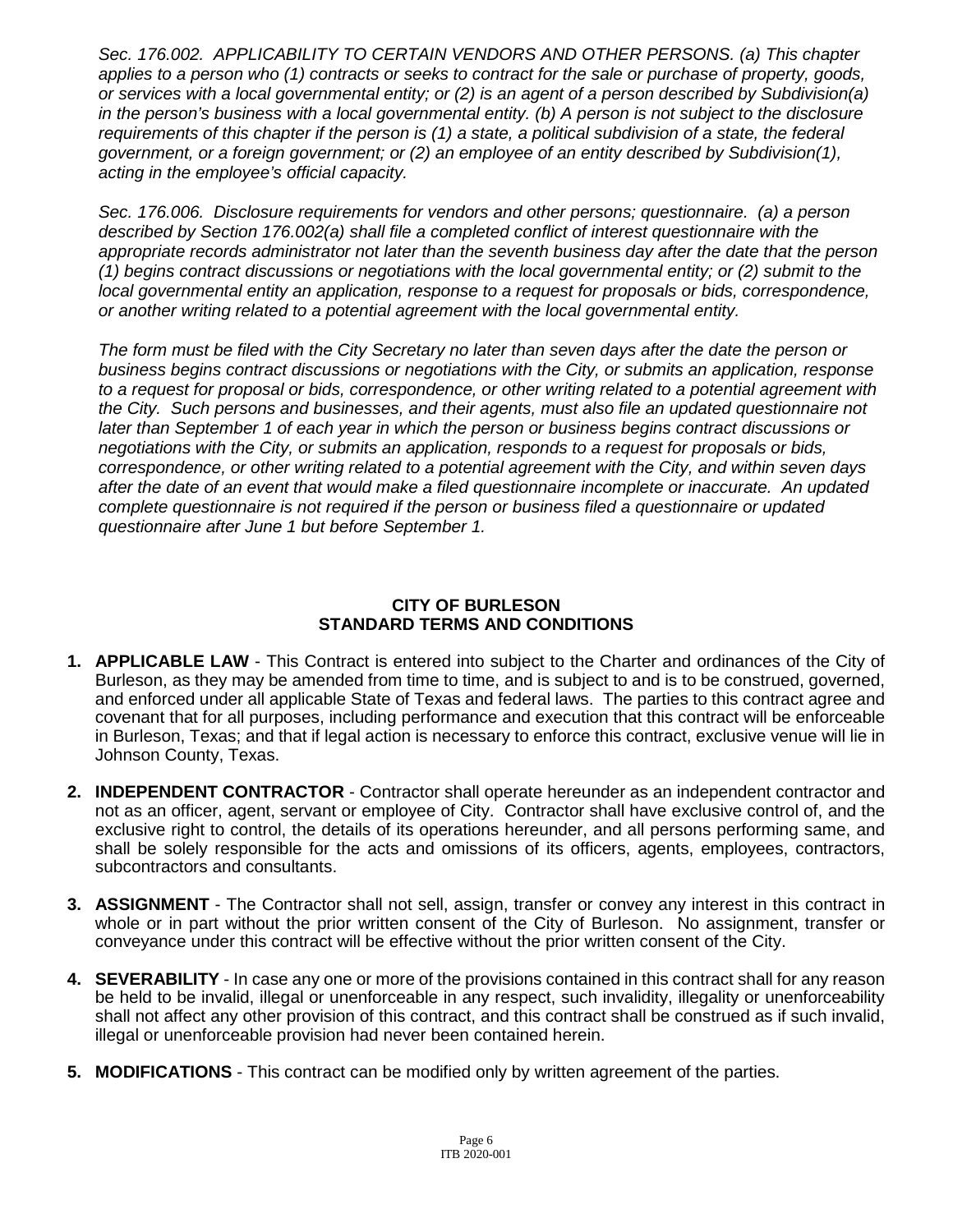- **6. REMEDIES** No right or remedy granted herein or reserved to the parties is exclusive of any right or remedy herein by law or equity provided or permitted; but each shall be cumulative of every right or remedy given hereunder. No covenant or condition of this contract may be waived without consent of the parties. Forbearance or indulgence by any party shall not constitute a waiver of any covenant or condition to be performed pursuant to this contract.
- **7. M/WBE** As a matter of policy with respect to the City of Burleson projects and procurements, City of Burleson also encourages the use, if applicable, of qualified contractors, subcontractors and suppliers where at least fifty-one percent (51%) of the ownership of such contractor, subcontractor or supplier is vested in racial or ethnic minorities or women. In the selection of subcontractors, the Contractor agrees to consider this policy and to use its reasonable and best efforts to select and employ such company and persons for work on this contract.
- **8. PAYMENT TERMS** All payment terms shall be Net 30, and payments shall be made on approved invoices in accordance with the Texas Prompt Payment Act.
- **9. TAXES**  The City of Burleson is exempt from Federal Excise and State Sales taxes. Taxes must not be included in bid pricing. Tax exemption certificates will be prepared and executed by the City's Purchasing Division and furnished upon request.
- **10. FUNDING** Contractor recognizes that the continuation of any contract after the close of any given fiscal year of the City of Burleson, which fiscal year ends on September 30 of each year, shall be subject to Council budget approval of the City of Burleson providing for or covering such contract item as an expenditure therein. The City does not represent that said budget item will actually be adopted as this determination is within the sole discretion of the City Council. Should funding not be approved by the City Council for any given budget year during the contract term, the contract will terminate and become null and void.
- **11. F.O.B. DELIVERED AND DAMAGES** Prices bid and quoted shall always be Freight On Board (F.O.B.) Delivered, to Municipal Facility, Burleson, Texas, and shall include all freight, delivery and packaging costs. The City of Burleson assumes no liability for goods damaged while in transit and or delivered in a damaged or unacceptable condition. The Contractor shall be responsible for and handle all claims with carriers, and in case of damaged goods shall ship replacement goods immediately upon notification by the City of damage.
- **12. CONTRACTOR TO PACKAGE GOODS** Contractor will package goods in accordance with good commercial practice. Each shipping container, shall be clearly and permanently marked as follows: (a) Contractor's name and address: (b) Consignee's name, address and purchase order or purchase change order number; (c) Container number and total number of container, e.g., box 1 of 4 boxes; and (d) Number of the container bearing the packing slip. Contractor shall bear cost of packaging unless otherwise provided. Goods shall be suitably packed to secure lowest transportation costs and to conform to requirements of common carriers and any applicable specifications. City's count or weight shall be final and conclusive on shipments not accompanied by packing list.
- **13. PLACE OF DELIVERY** The place of delivery shall be set forth in the block of the purchase order or purchase change order entitled "Ship to."
- **14. TITLE AND RISK OF LOSS** The title and risk of loss of goods shall not pass to the City of Burleson until the City actually receives and takes possession of the goods at the point(s) of delivery, after inspection and acceptance of goods.
- **15. FORCE MAJEURE** Contractor shall not be liable for delay in delivery or performance when such delay is due to factors beyond its control, including but not limited to, explosions, governmental regulations, court orders or decrees, or acts of nature such as flood, wind, earthquake, tornado or hurricane. If the Contractor is unable to perform any of its obligations as a result of force majeure, Contractor shall immediately give written notice to the Purchasing Division of the date of inception of the force majeure condition and the extent to which it will affect performance.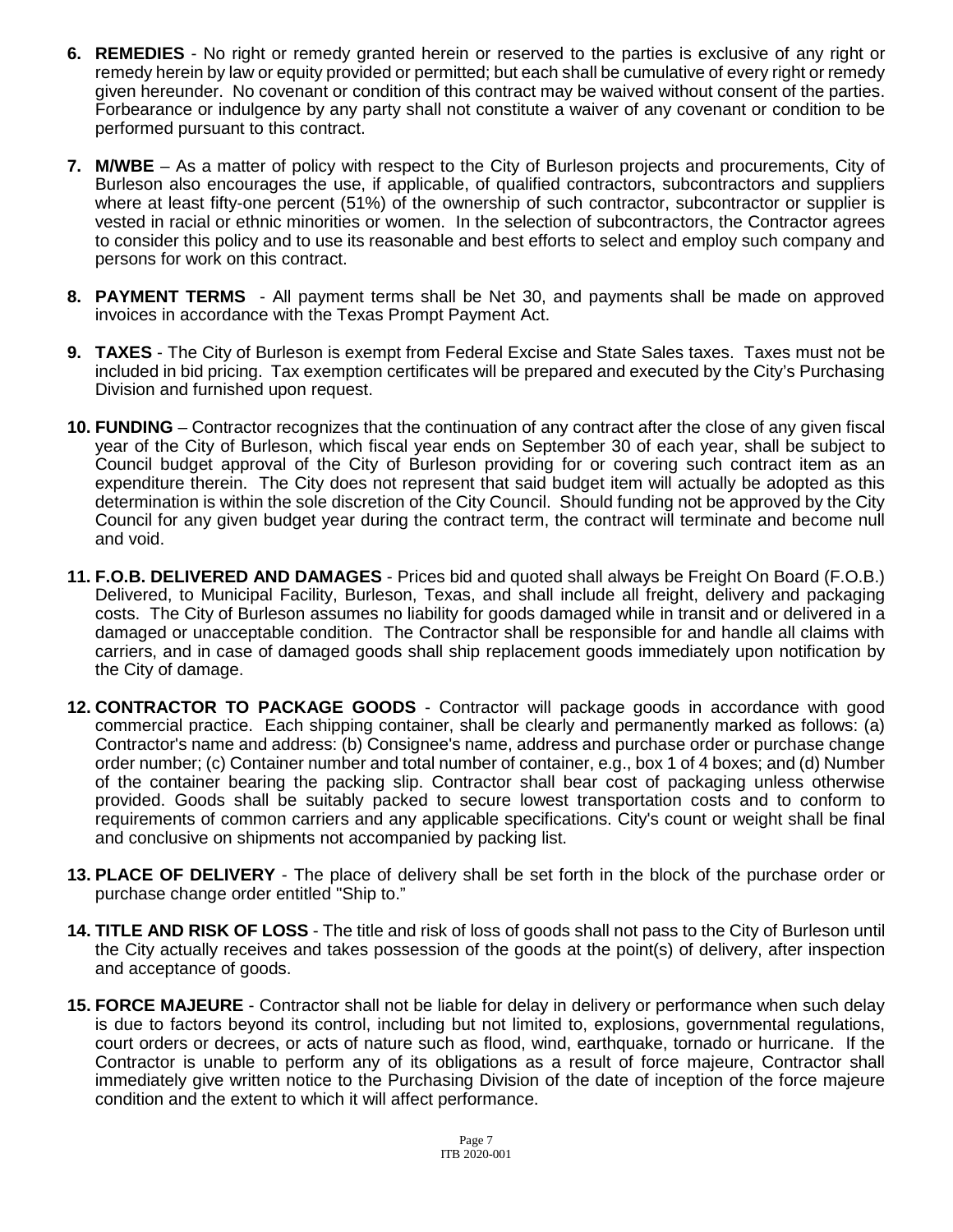- **16. RIGHT OF INSPECTION** City shall have the right to inspect the goods upon delivery before accepting them. Contractor shall be responsible for all charges for the return to Contractor of any goods rejected as being nonconforming under the specifications.
- **17. RIGHT TO AUDIT** Contractor agrees that the City shall, until the expiration of three (3) years after final payment under this Contract, have access to and the right to examine any directly pertinent books, documents, papers and records of the Contractor involving transactions relating to this Contract. Contractor agrees that the City shall have access, during normal working hours, to all necessary Contractor facilities, and shall be provided adequate and appropriate workspace, in order to conduct audits in compliance with the provisions of this section. The City shall give Contractor reasonable advance notice of intended audits.
- **18. PRICE WARRANTY** The price to be paid by the City shall be that contained in Contractor's bid, which Contractor warrants to be no higher than Contractor's current prices on orders by others for products of the kind and specification covered by this contract for similar quantities under like conditions and methods of purchase. In the event Contractor breaches this warranty, the prices of the items shall be reduced to Contractor's current prices on orders by others, or in the alternative upon City's option, City shall have the right to cancel this contract without liability to Contractor for breach or for Contractor's actual expense.
- **19. WARRANTY SERVICE CLAUSE** Under the terms of the warranties which arise from these contract documents and/or by the terms of any applicable special warranties required by the contract documents, if any of the work in accordance with this contract is found to not be in accordance with the requirements of the contract documents, the Contractor shall correct such work promptly after receipt of written notice from the City of Burleson or the architect, engineer or other entity as the contract documents may provide. This obligation shall survive acceptance of the work under the contract and termination of the contract. In order to facilitate a prompt response, Contractor agrees to provide for warranty service to the extent practical, from local businesses, including goods and services, when such goods and services are comparable in availability, quality and price. If Contractor fails within a reasonable time after written notice to correct defective work or to remove and replace rejected work, or if Contractor fails to perform the work in accordance with the contract documents, or if Contractor fails to comply with any provision in the contract document, either the City of Burleson or its designee may, after seven (7) days written notice to Contractor, correct and remedy any such deficiency.
- **20. NEW MATERIALS** Except as to any supplies or components which the specifications provide need not be new, all supplies and components to be provided under this contract shall be new (not used or reconditioned, and not of such age or so deteriorated as to impair their usefulness or safety), of current production, and of the most suitable grade for the purpose intended.
- **21. SAMPLES -** Samples, if required, shall be furnished free of expense to the City and if not used or destroyed in examination and testing will be returned to the bidder, if requested, at the bidder's expense. Each sample must be marked with bidder's name, address, and bid number reference. SAMPLES SHOULD NOT BE ENCLOSED WITH BID UNLESS REQUESTED.
- **22. SILENCE OF SPECIFICATION** The apparent silence of these specifications as to any detail or to the apparent omission from it of a detailed description concerning any point shall be regarded as meaning that only the best commercial practices are to prevail. All interpretations of these specifications shall be made on the basis of this statement.
- **23. INDEMNIFICATION** –**Contractor does hereby agree to waive all claims, release, indemnify and both hold harmless the City, its officials, agents and employees, in both their public and private capacities, from and against any and all liability, claims, losses, damages, suits, demands or causes of action, including all expenses of litigation and/or settlement, court costs and attorney fees, which may arise by reason of death or injury to persons or loss of, damage to, or loss of use of any property occasioned by any error, omission, or negligent act of the Contractor, its officers, agents, employees, subcontractors, invitees, or other persons for whom the Contractor is legally liable, arising out of or in connection with the performance of this contract, and Contractor will at its own cost and expense defend and protect the City against any and all such claims and demands.**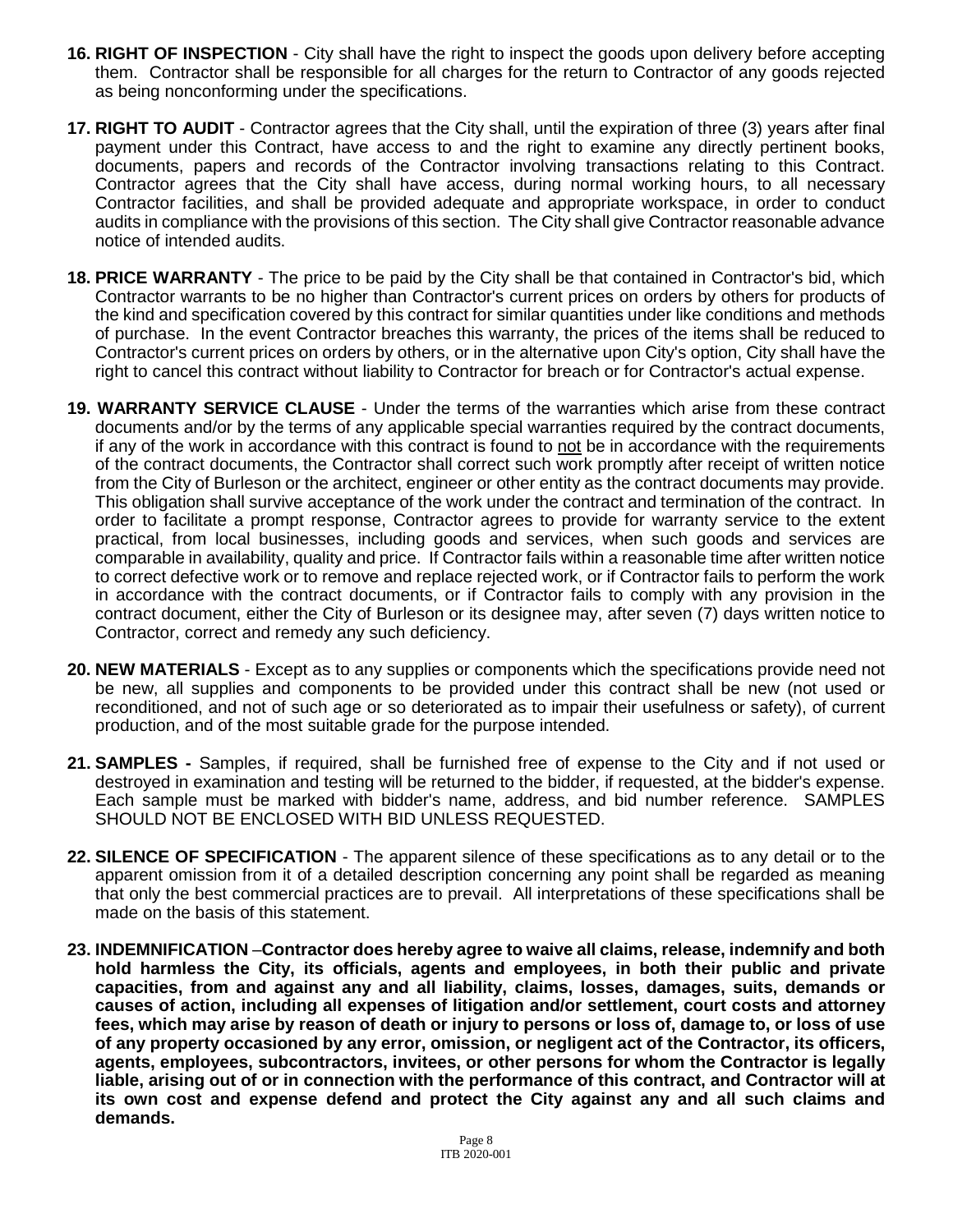**Provided that this contract is not a contract for professional services as described in the Texas Professional Services Procurement Act, Contractor does further hereby agree to waive all claims, release, indemnify, defend and hold harmless the City and all of its officials, officers, agents and employees from and against any and all claims, losses, damages, suits, demands or causes of action, and liability of every kind including all expenses of litigation and/or settlement, court costs and attorney fees for injury or death of any person or for loss of, damages to, or loss of use of any property, arising out of or in connection with the performance of this contract. Such indemnity shall apply whether the claims, losses, damages, suits, demands or causes of actions arise in whole or in part from the negligence of the City, its officers, officials, agents or employees. It is the express intention of the parties hereto that the indemnity provided for in this paragraph is indemnity by the Contractor to indemnify and protect the City from the consequences of City's own negligence whether that negligence is a sole or concurring cause of the injury, death or damage.**

- **24. NON-DISCRIMINATION** Contractor shall not discriminate against any employee or applicant for employment of Contractor or of the City of Burleson because of race, age, color, religion, sex, national origin, ancestry, disability, or place of birth. Contractor shall take action to ensure that all persons are employed and/or treated without regard to their race, age, color, religion, sex, national origin, ancestry, disability, or place of birth. This action shall include, but not be limited to the following: employment, promotion, demotion, transfer, working conditions, recruitment, layoff, termination, rates of pay or other forms of compensation, and training opportunities.
- **25. DISABILITY** In accordance with the provisions of the Americans With Disabilities Act of 1990 (ADA), Contractor warrants that it and any and all of its subcontractors will not unlawfully discriminate on the basis of disability in the provision of services to general public, nor in the availability, terms and/or conditions of employment for applicants for employment with, or employees of Contractor or any of its subcontractors. **Contractor warrants it will fully comply with ADA's provisions and any other applicable federal, state and local laws concerning disability and will defend, indemnify and hold City harmless against any claims or allegations asserted by third parties or subcontractors against City arising out of Contractor's and/or its subcontractor's alleged failure to comply with the abovereferenced laws concerning disability discrimination in the performance of this contract.**
- **26. TERMINATION FOR DEFAULT** The City of Burleson reserves the right to terminate the contract without prior notice in the event the Contractor defaults or breaches any of the terms and conditions of this contract, or otherwise fails to perform in accordance with the bid specifications. In the event of termination the City reserves the right to complete the work or services in any manner it deems desirable, including engaging the services of other parties therefore and/or awarding the bid to the next lowest responsible bidder. Any such act by the City shall not be deemed a waiver of any other right or remedy of City. If after exercising any such remedy, the cost to City of the performance of the balance of the work or services is in excess of that part of the contract sum, which has not therefore been paid to the Contractor hereunder, Contractor shall be liable for and shall reimburse the City for such excess.
- **27. TERMINATION WITHOUT CAUSE** The City shall have the right to terminate the contract, in whole or in part, without cause any time upon thirty (30) days prior written notice. Upon receipt of a notice of termination, the Contractor shall promptly cease placing orders and all further work pursuant to the Contract, with such exceptions, if any, specified in the notice of termination. The City shall pay the Contractor, to the extent funds are appropriated or otherwise legally available for such purposes, for all goods delivered and services performed and obligations incurred prior to the date of termination in accordance with the terms hereof.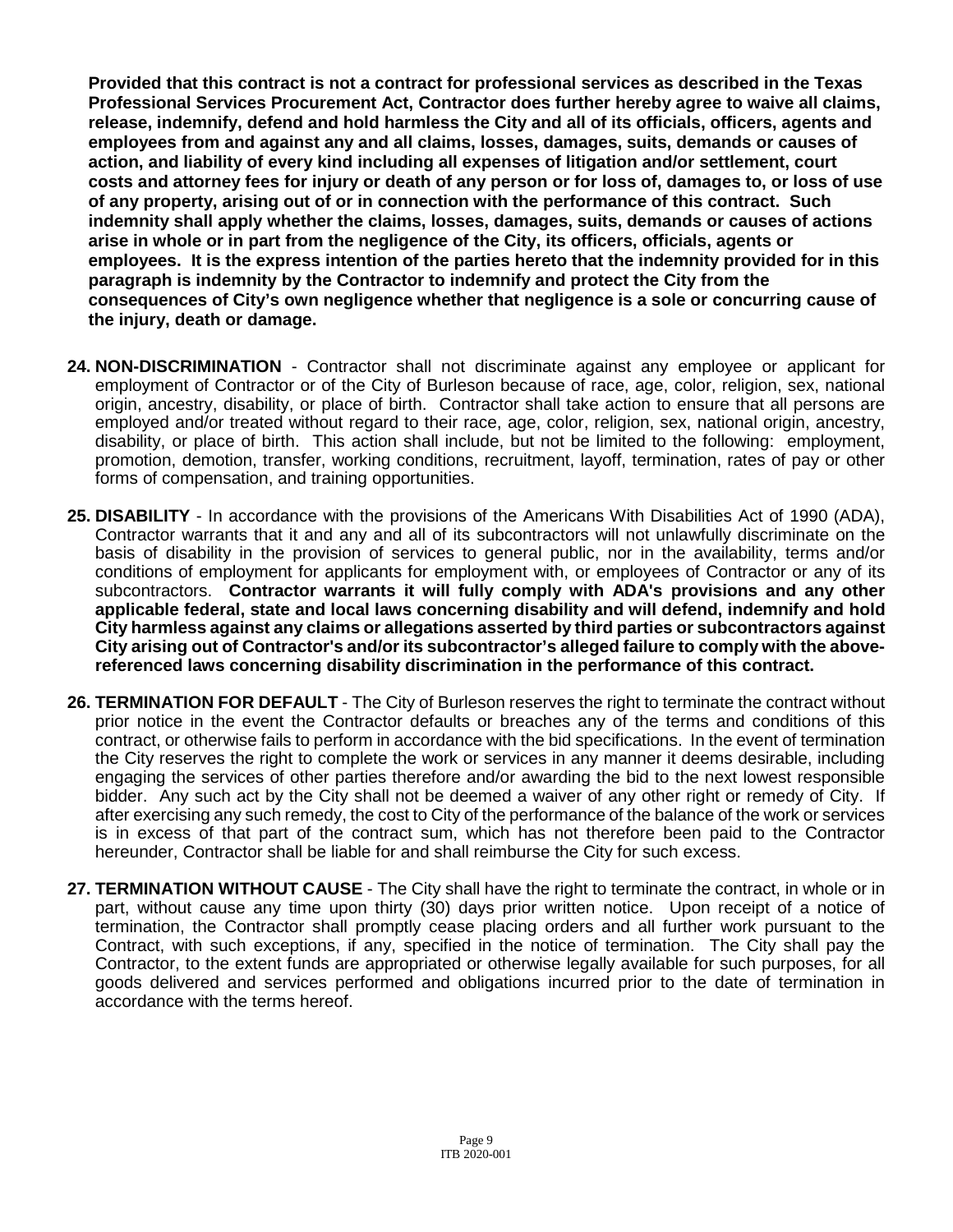- **28. NO THIRD-PARTY BENEFICIARY** For purposes of this contract, including its intended operation and effect, the parties to this contract specifically agree and contract that: (1) the agreement only affects matters/disputes between the parties to this contract, and is in no way intended by the parties to benefit or otherwise affect any third person or entity, notwithstanding the fact that such third person or entity may be in a contractual relationship with City or Contractor or both; and (2) the terms of this contract are not intended to release, either by contract or operation of law, any third person or entity from obligations owing by them to either City or Contractor.
- **29. ENTIRE AGREEMENT** This contract embodies the complete agreement of the parties hereto superseding all oral or written previous and contemporary agreements between the parties relating to matters herein and, except as otherwise provided herein, cannot be modified without written agreement of the parties.

# **Special Instructions**

- **1. GENERAL:** The provisions of this Section of these Special Contract Documents govern in the event of any conflict between them and "Part I: General Provisions, Standard Specifications for SUBDIVISION ORDINANCE including all addenda, and the COMMUNITY FACILITIES POLICY are hereby incorporated into the requirements of this contract; strict compliance to the North Central Texas council of Government's "Standard Specifications for Public Works Construction" and the Special Contract Documents herein shall be required. The Engineer shall have ultimate decision making authority over conflicts in various referenced governing documents. If applicable, some items of work will also be governed by the "The Texas Department of Highways and Public Transportation 1993 Standard specifications for Construction of Highways, Streets and Bridges".
- **2. DIRECTOR:** The word "Director" in these Specifications shall be understood as referring to the Director of Public Works of the City of Burleson.
- **3. STATE SALES TAX:** This Contract is for the mill and overlay of existing streets located within right of way which has been dedicated to the Public and the City of Burleson, an organization which qualifies for exemption pursuant to the provisions of Article 20.04 (F) of the Texas Limited Sales, Excise and Use Tax Act.

The Contractor performing this contract can purchase, rent or lease all material, supplies, equipment used or consumed in the performance of this contract by issuing to his supplier an exemption certificate in lieu of the tax, said exemption certificate complying with State Comptroller's ruling #3.285. Any such exemption certificate issued by the Contractor in lieu of the tax shall be subject to the provisions of the State comptroller's ruling #3.285 as amended to be effective November 24, 1987.

**4.CONTRACT, BONDS, & CERTIFICATE OF INSURANCE:** The person or firm to whom the contract is awarded will be required to furnish a performance bond and payment bond in an amount equal to one hundred percent (100%) of the contract price, and conditioned upon the faithful performance of the contract and upon payment of all persons supplying labor or furnishing material to the project. The Contractor will be required to furnish a Maintenance Bond forfeitable to the City of Burleson and in the amount of not less than one hundred percent (100%) of the contract price for all improvements, conditioned upon the maintenance of the construction under this contract for a period of two (2) years. The life of the bond shall be from the date of acceptance of the project by the City of Burleson.

These contract documents are standard forms as used by the City of Burleson and are hereby included in these contract documents by reference only, however, they shall be completed, executed, and made a part of the executed copies of these Special Contract Documents.

**5. INSURANCE REQUIRED:** The Contractor shall not commence work under this contract until he has obtained all insurance required under this paragraph and Item 1.26 of the North Central Texas Standard Specifications for Public Works construction.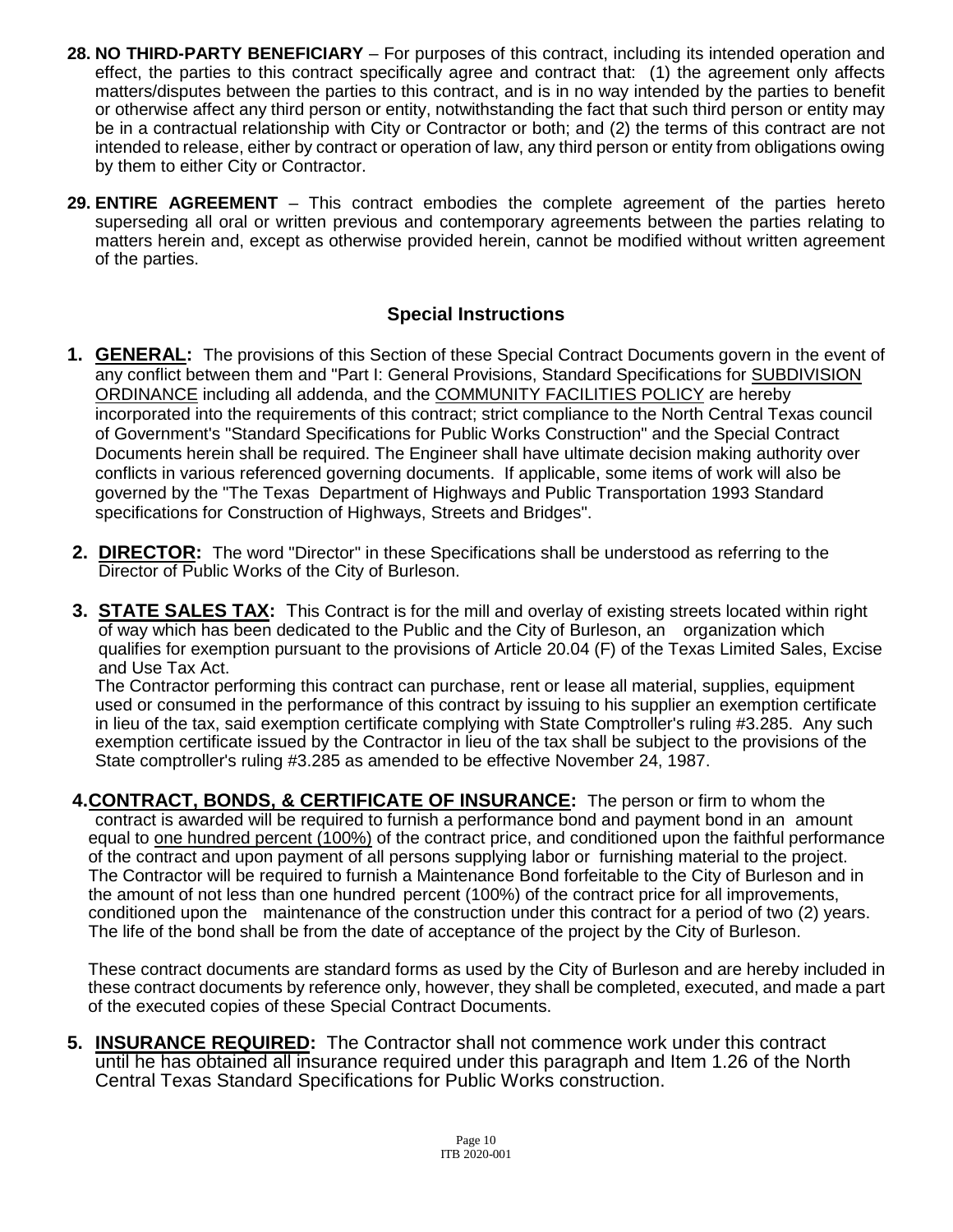- **6. TRAFFIC CONTROL:** Traffic control will be approved by the Director or his/her designee. The contractor shall maintain all traffic lanes and/or detours to the satisfaction of the City and in accordance with the most recent Texas Manual on Uniform Traffic Control Devices (TMUTCD)".
- **7. AMBIGUITY:** In case of ambiguity or lack of clearness in stating prices in the Proposal, the City reserves the right to adopt the most advantageous construction thereof to the City or to reject the Proposal.
- **8. BARRICADES AND WARNING SIGNS:** Barricades and warning signs shall be placed in accordance with the requirements of the city of Burleson and the most recent TMUTCD.
- **9. EXISTING STRUCTURES:** All existing structures, improvements, and utilities shall be adequately protected, at the expense of the Contractor, from damage that might otherwise our due to construction operations. Where construction comes in close proximity to existing structures or utilities, or if it becomes necessary to move services, poles, guy wires, pipe lines, or other obstructions, it shall be the Contractor's responsibility to notify and cooperate with the utility or structure owner. The utility lines and other existing structures shown on the plans are for information only and are not guaranteed by the City to be complete or accurate as to location and/or depth. It will be the Contractor's responsibility to verify locations and depths sufficiently in advance of construction such that necessary adjustments may be made to allow for the proper installation. The Contractor shall be liable for damage to any utilities resulting from this operation.
	- **A. Relocating or Replacing Utilities:** Unless noted on the plans that utilities are to be moved by others, any cost of temporarily or permanently relocating utilities shall be borne by the Contractor. The cost of these relocations shall be included in the Contractor's bid price. In case damage to an existing structure or utility occurs, whether such damage results directly or indirectly from the Contractor's operations, the Contractor shall restore the structure or utility to its original condition and position without extra compensation.
- **10. WATER FOR CONSTRUCTION:** Construction water necessary for the normal construction of this project will not be provided free to the Contractor. All construction water will be metered by City owned meters and only these meters. The Contractor is responsible for paying the current security deposit for the meter at the Utility Billing Department Office, 141 W. Renfro, City Hall, prior to picking up the meter. These meters will be furnished by the City of Burleson and will be picked up at City Hall. The assigned company is liable for any theft and/or damage done to the meter once in the Contractor's possession. The loss of the meter or failure to turn it in when the job is completed will result in the forfeiture of the security deposit. Damages to the meter will be billed. It will be up to the assigned company to supply the monthly meter reading, meter number and signature of the company employee in writing to the Utility Billing department no later than the  $10<sup>th</sup>$  of each month. That written reading may be dropped off to the Utility Billing department at City Hall or faxed to 817-447-3928. This procedure will be followed wherever construction water is needed. No exceptions to the rule will be sanctioned. Where water is necessary only to settle dust on the street at the request of the property owners, the engineer or inspector will notify the Contractor. The necessary application of water for dust shall be considered subsidiary to the other bid items listed in this contract.
- **11. SAFETY RESTRICTION-WORK NEAR HIGH VOLTAGE LINES:** The following procedures will be followed regarding the subject item on this contract:
	- A. A warning sign of not less than five inches (5") by seven inches (7") painted yellow with black letters that are legible at twelve feet (12') shall be placed inside and outside vehicles such as cranes, derricks, power shovels, drilling rigs, pile drivers, hoisting equipment or similar apparatus. The warning sign shall read as follows: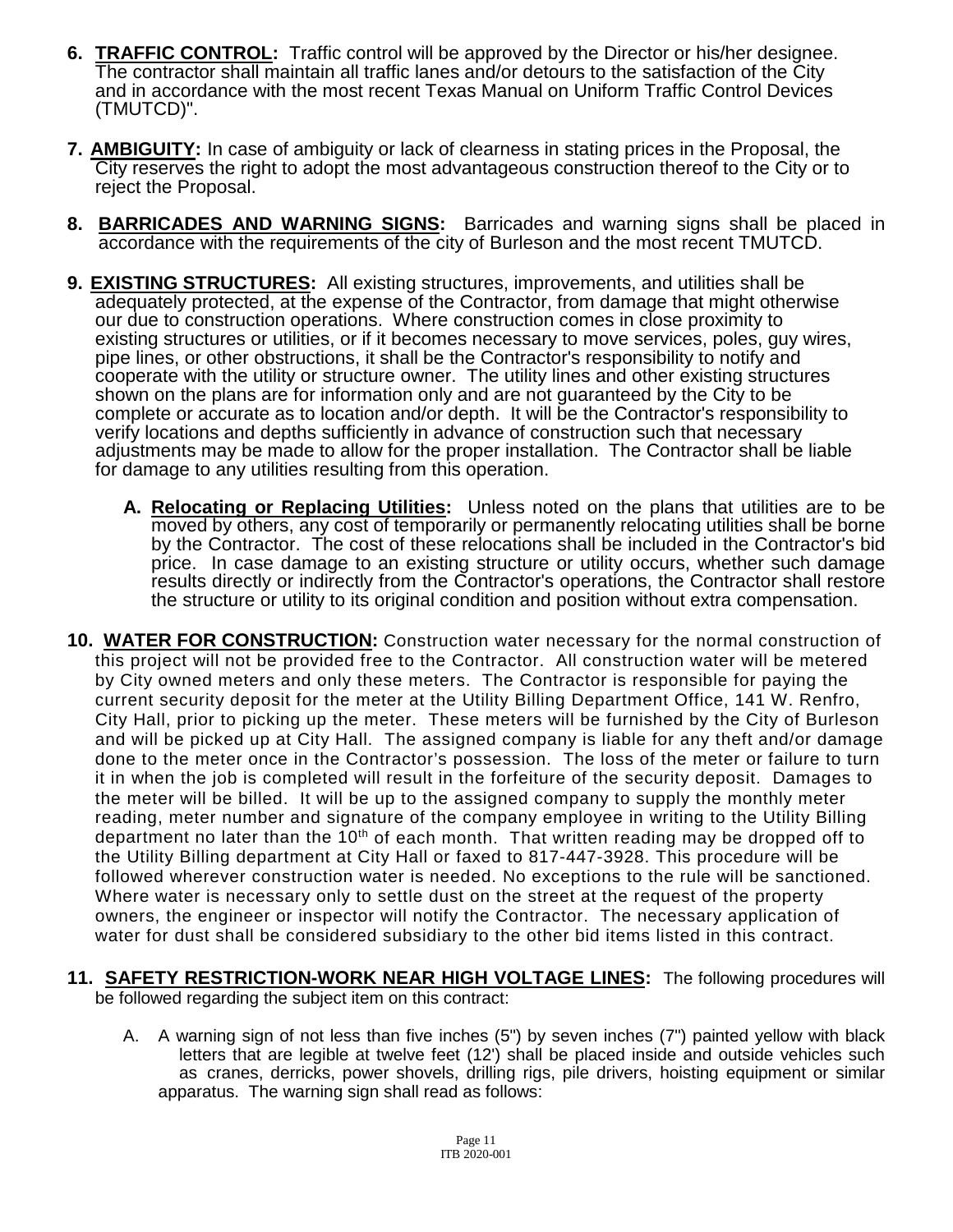"WARNING-UNLAWFUL TO OPERATE THIS EQUIPMENT WITHIN SIX FEET OF HIGH VOLTAGE LINES."

- B. Equipment that may be operated within ten feet (10') of high voltage lines shall have an insulating cage-type of guard about the boom or arm, except back hoes or dippers, and insulator links on the lift hook connections.
- C. When necessary to work within six feet (6') of high voltage electric lines, notifications shall be given to the power company (Oncor or United Cooperative Services) who will erect temporary mechanical barriers, de-energize the line, or raise or lower the line. The work done by the power company shall not be at the expense of the City of Burleson. The notifying department shall maintain an accurate log of all such calls to Oncor or United Cooperative Services, and shall record action taken in each case.
- D. The Contractor is required to make arrangements with Oncor or United Cooperative Services for the temporary relocation or rising of high voltage lines at the Contractor's sole cost and expense.
- E. No person shall work within six feet (6') of high voltage line without protection having been taken as outlined in paragraph (1).
- F. All Occupational Safety & Hazard Association (OSHA) requirements shall be followed for this and all other construction activity related to this contract.
- **12. CONSTRUCTION SCHEDULE:** It shall be the responsibility of the Contractor to furnish the Director, prior to construction, a schedule outlining the anticipated time each phase of construction will begin and be completed including sufficient time being allowed for clean- up. It shall also be the responsibility of the Contractor to coordinate construction with other contractors involved in this or adjacent projects.
- **13. EXAMINATION OF SITE:** Prospective bidders shall make a careful examination of the entire site of the project and shall make such explorations as may be necessary to determine methods of providing<br>ingress-egress to private as well as public property; methods of handling traffic during construction ingress-egress to private as well as public property; and maintenance of the entire project as well as any section thereof, protection of all existing structures both above and below ground; how the plans fit the proposed project and especially if any discrepancies exist.
- **14. LIQUIDATED DAMAGES FOR DELAY:** Liquidated damages shall be according to the applicable provisions of the NCTCOG Standard Specifications for construction.
- **15. SUPERVISION AND INSPECTION:** The work will be inspected in accordance with specific requirements herein and any additional requirements imposed by the City of Burleson. Inspection shall be performed by the City. No changes to the Plans or Specifications shall be authorized without specific approval of the Director.
- **16. PAYMENT:** Payment shall be made in accordance with the General Conditions of Agreement. The contractor's request for payment will be submitted to the Director for approval; actual payment will then be made by the City.
- **17. WASTE MATERIAL:** All excess excavation and other waste material shall be disposed of at locations approved by the City at the Contractor's expense. All material shall be spread in uniform layers over the area being filled and shall be disposed of in such a manner as to present a neat appearance and to not obstruct property drainage or to cause injury to street improvements or to abutting property. The Contractor shall assume full responsibility for the disposal of the waste material. *Waste material shall not be disposed of in FEMA designated floodplain or floodway.*
- **18. PERMIT FEES:** The Contractor shall be responsible for the payment of any and all required City, county, or State fees as may be required from Contractors.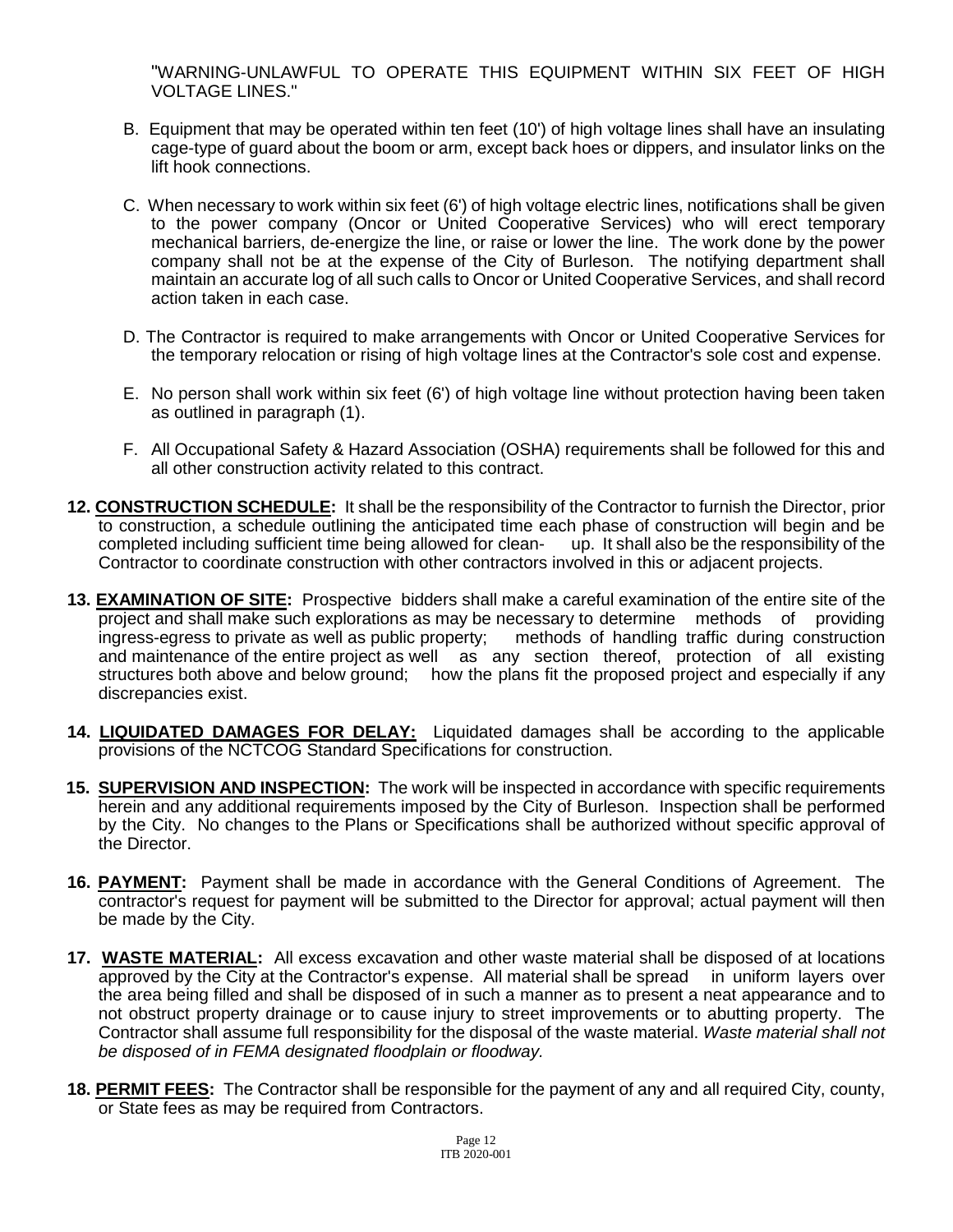- **19. CLEANUP FOR FINAL ACCEPTANCE:** The Contractor shall make a final cleanup of all parts of the work before final acceptance by the Owner of his representative. This cleanup shall include removal of all objectionable rocks, pieces of asphalt or concrete, and other construction materials, and in general preparing the site of the work in an orderly manner and appearance.
- **20. FINAL ACCEPTANCE AND FINAL PAYMENT:** Upon the City's satisfactory final inspection of the project and upon receipt of satisfactory written evidence from the contractor that all subcontractors and persons furnishing labor or materials have been paid in full and allpersons claiming damages to property or person because of the carrying on of this work have been settled with, or their claims dismissed, or the issues joined, shall certify the estimate for final payment after previous payments and any liquidated damages have been deducted and shall notify the Contractor and his surety of the acceptance of the project. The Contractor shall provide a notarized "Affidavit of Final Payment" prior to delivery of the final payment. All prior partial estimates and payments shall be subject to correction in the final estimate and payment.
- **21. CONTRACTOR'S DUTY:** The Contractor is and at all times shall remain an independent contractor, solely responsible for the manner and method of completing his work under this contract, with full power and authority to select the means, method and manner of performing such work, so long as such methods do not adversely affect the completed improvements, the City being interested only in the result obtained and conformity of such completed improvements to the Plans, Specifications and Contract.

Any review of work in progress, or any visit or observation during construction, or any clarification of Plans and Specifications, by the City, or any agent, employee, or representative of either of them, whether through personal observation on the project site or by means of approval of shop drawings for temporary construction or construction processes, or by other means or method, is agreed by the Contractor to be for the purpose of observing the extent and nature of work to be completed or being performed, as measured against the purpose of enabling the Contractor to more fully understand the Plans and Specifications so that the completed construction work will conform thereto, and shall in no way relieve the Contractor from full and complete responsibility for the proper performance of his work on the project, including but without limitation of the propriety of means and methods of the Contractor in performing said contract, and the adequacy of any designs, plans or other facilities for accomplishing such performance. Deviation by the Contractor from Plans and Specifications that may have been in evidence during any such visitation or observation by the Director, or any of his representatives, whether called to the Contractor's attention or not shall in no way relieve the Contractor from his responsibility to complete all work in accordance with said Plans and Specifications.

- **22. CONTRACTOR'S UNDERSTANDING:** It is understood and agreed that the Contractor has, by careful examination, satisfied himself as to the nature and location of the work, the conformation of the ground, and character, quality and quantity of the materials to be encountered, the character of equipment and facilities needed preliminary to and during the prosecution of the work, the general and local conditions, and all other matters which can in any way affect the work under this contract. No verbal agreement or conversation with any officer, agent, or employee of the City whether before or after the execution of this contract, shall affect or modify any of the terms or obligations herein contained.
- **23. SCOPE OF WORK:** The work covered by the Plans and Specifications consists of furnishing all labor, equipment, tools, and incidentals necessary to complete the work, including excavations, backfills, paving work, and disposal of waste material as described in the Plans and Specifications, including all incidental work pertaining thereto.
- **24. SPECIFICATIONS:** Materials and construction of the above referenced improvements shall be governed by the Technical Specifications, and the most recent North Central Texas Council of Government's "Standard Specifications for Public Works Construction" including all addenda except where modified in these Special Provisions.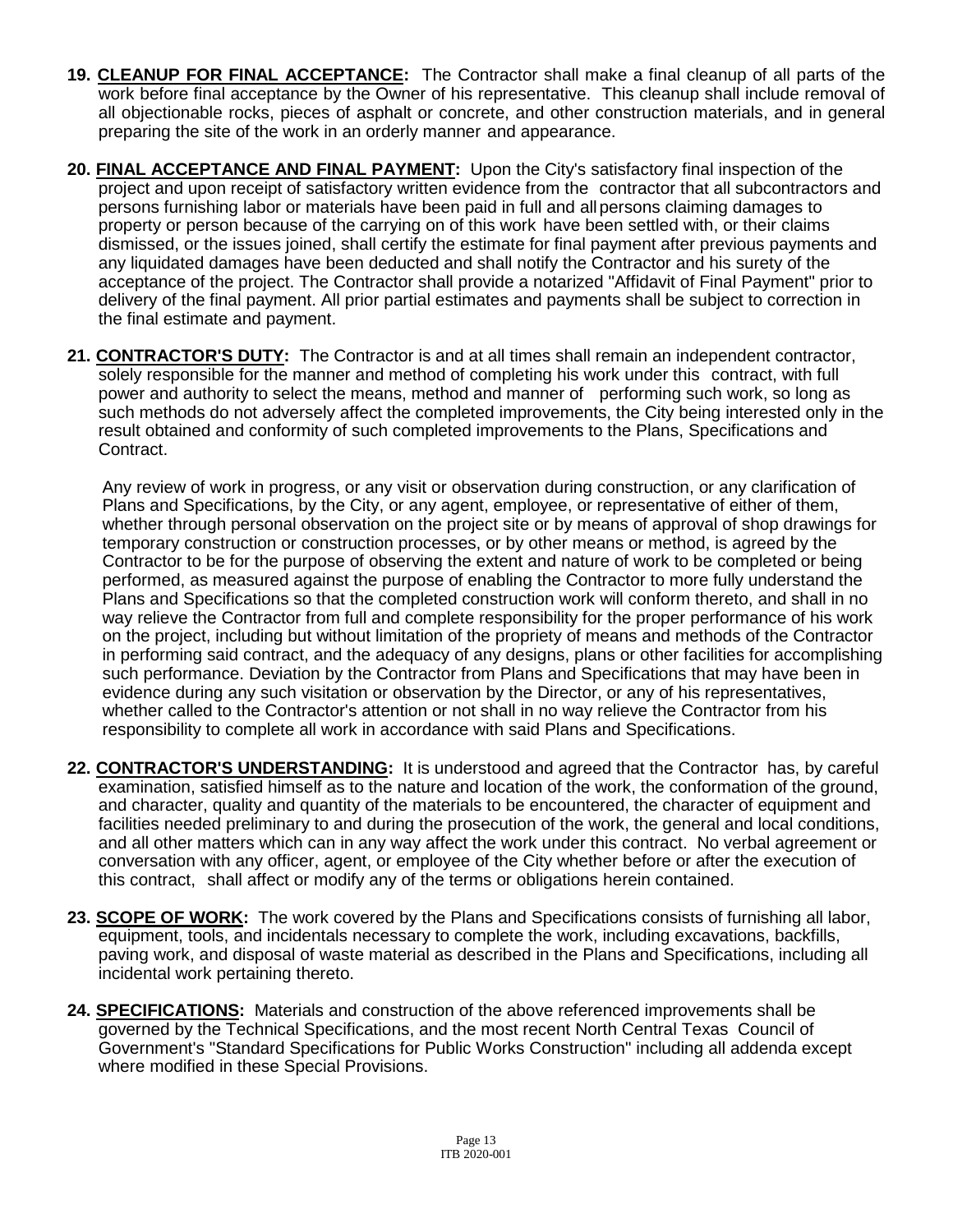- **25. VENDOR'S CERTIFICATION:** The Contractor, upon request by the City, shall provide a vendor's certified test report and/or a manufacturer's certification on any or all (depending upon request) materials used in the project construction. If reports and certifications are requested, they shall be delivered to the City before permission will be granted for use of the subject item or items. All vendor's test reports and manufacturer's Certifications shall be subject to review by the City and shall be subject to verification by testing of samples of materials as received for use on the project. In the event additional tests are required, they shall be performed by an approved independent testing laboratory and shall be paid for by the Contractor.
- **26. CONSTRUCTION NO-PAY ITEMS:** All work necessary for the orderly completion of the project, but not specifically included as a pay item in the Proposal, shall be considered subsidiary to the Contract and no separate or additional payment will be made therefore.
- 27. CONSTRUCTION PAY ITEMS: Pay Items as listed in the Proposal shall be measured and paid for in accordance with the applicable measurement and payment paragraphs of the North Central Texas Council of Governments' "Standard Specifications for Public Works Construction", unless modified by these Special Provisions.
- **28. CLEAN-UP OF THE SITE AND DISPOSAL OF EXCESS MATERIAL:** Clean-up of the site and disposal of excess material shall be considered incidental to, and part of the price bid for milling without separate payment.

## **TECHNICAL SPECIFICATIONS**

**1. SCOPE:** The work governed by these specifications is located in the city of Burleson, Texas and consists of full width milling to 2" depth of all listed streets, as well as, cleaning and prepping for inhouse overlay program.

## **2. DESCRIPTIONS:**

A. This item shall consist of full width milling at 2" depth.

# **3. EQUIPMENT:**

- A. The equipment for surface milling and cleaning existing asphalt roadways will be provided by the contractor including any equipment necessary to minimize dust during the operation.
- B. A Transport or hauler must be used when transporting all equipment on major thoroughfares. The equipment can be driven between projects in close proximity that do not requiring travel on major thoroughfares.

## 4**. STOCKPILING AND STORAGE**:

A. **Equipment & Material Storage Location:** The City of Burleson can provide an area for equipment and material storage if required by the Contractor.

## 5**. CONSTRUCTION METHODS:**

A. **General**: It shall be the responsibility of the contractor to perform asphalt pavement milling and cleaning in accordance with specifications in this contract and as approved by the Director.

## B. **Surface Preparation:**

(1) Contractor shall provide ramps, if needed, at each intersection and around all manholes. Contractor shall maintain ramps until paving commences. Ramps shall be constructed with cold mix asphalt.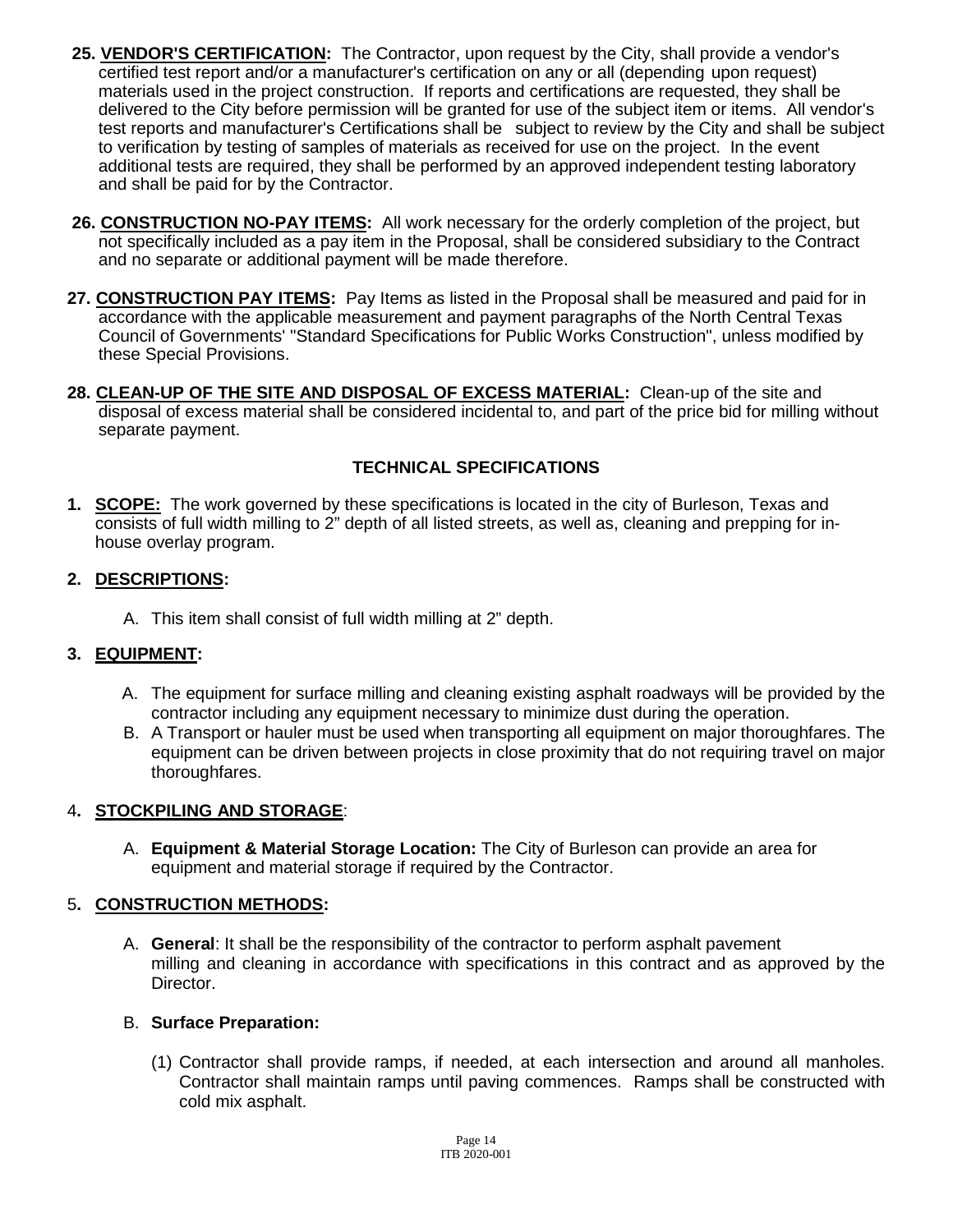- (2) Contractor is responsible for raising all utility components, i.e., water valves & manholes as part of the milling if necessary. Additionally, the contractor is responsible for repairs of damage to visible manhole covers, water valve lids, valley gutters, gutter lines and drive approaches caused by the cold planer or any other equipment utilized by the Contractor during the milling process.
- C. **Notification:** It shall be the responsibility of the Contractor to notify all residents adjacent to the milling operations. Such notices shall be given at least 48 hours before the work begins. All notices shall be submitted for review to the Director of Public Works or his designee prior to disbursement.
- D. **Traffic Control**: It shall be the responsibility of the contractor to provide adequate traffic control measures, such as barricades, flagmen, cones, etc., to provide traffic safety during the milling process. Advanced warning signs, flagmen, and barricades will be necessary. This shall be in accordance with the most recent version of the Texas Manual on Uniform Traffic Control Devices. No work shall begin until all traffic control devices and flagmen are properly positioned. The Director or his/her designee reserves the right to immediately stop milling operations if proper traffic control procedures are not followed.

## **6. MEASUREMENT**:

A. PROJECT: Shall be measured by the square yards. Quantity shown is an estimate. The City reserves the right to use less than the estimated quantities.

## **7. SPECIAL PROVISIONS:**

- A. This work shall BE COMPLETED NO LATER THAN September 30, 2020.
- B. Bidder is required to complete all work within forty-five (45) working days of commencement of work.

## **8. HOURS OF WORK:**

- A. On thoroughfares and residential collectors, reconstruction shall not begin before 9:00 a.m. and will end by 4:00 p.m.
- B. On residential streets, milling shall not begin before 8:00 a.m. and will end by 5:00 p.m.
- C. All other times and weekend work shall be approved by the Director of Public Works or his/her designee.
- D. Contractor shall keep the existing drainage structures open and free from all construction debris
- E. Contractor shall not place or leave any construction materials, tools or trash on citizen's lawns.
- F. Contractor shall not take lunch or breaks on citizen's lawns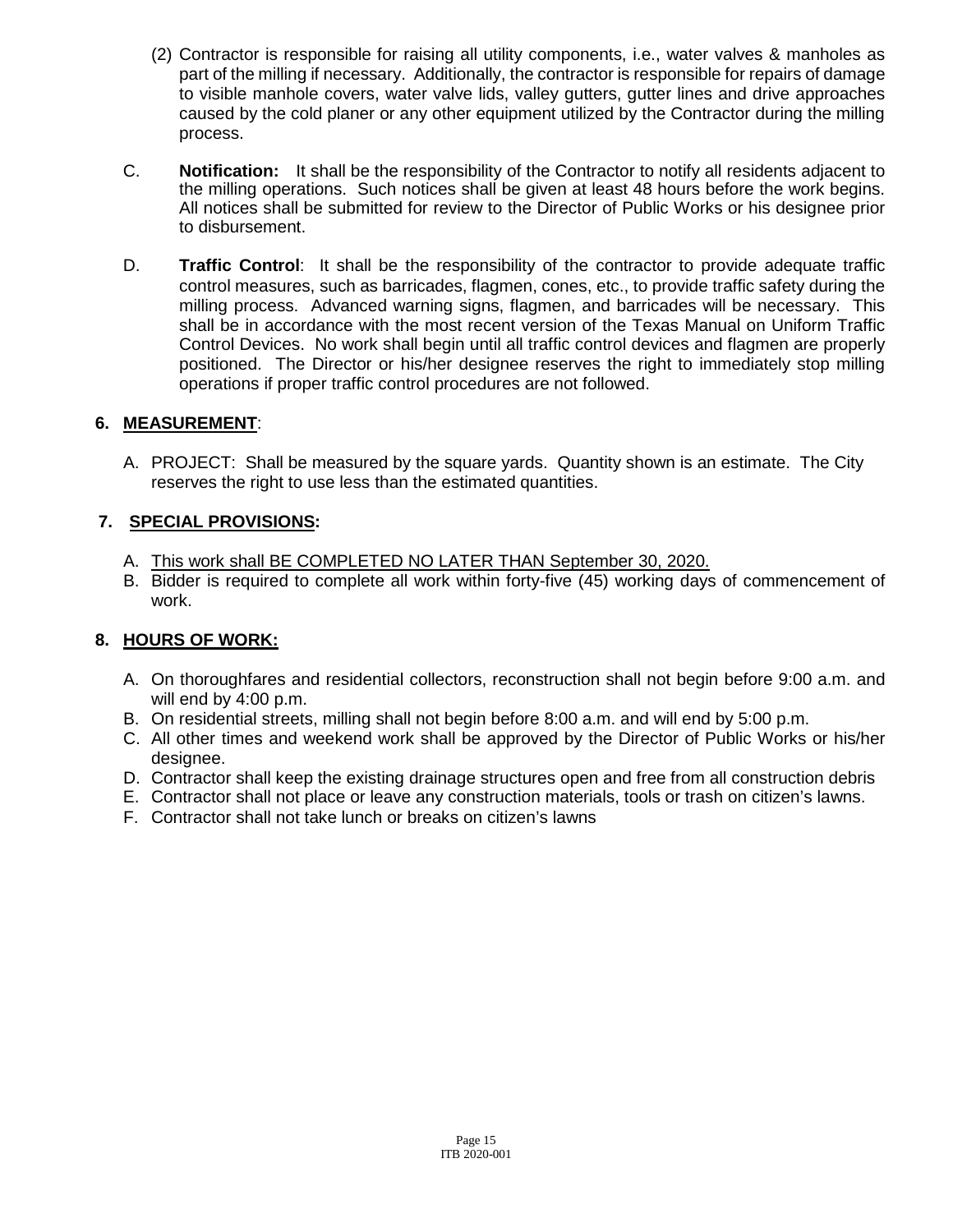## **BID SHEET 2020 MILLING PROJECT – VARIOUS STREETS**

BID FORM #1

Pursuant to the foregoing "Notice to Bidders", the undersigned has thoroughly examined the Plans, Specifications, Standard Specifications, and the site, understanding the amount of work to be done, and hereby proposes to do all work and furnish all labor, equipment, and materials necessary to fully complete all the work as provided in the Plans and Specifications, and is subject to the inspection and approval of the Director of Public Works and the City of Burleson.

The quantities shown are approximate. It is the bidder's sole responsibility to verify all bid quantities prior to submitting a bid. Payment will be based on actual work performed.

Upon acceptance of this proposal by the City of Burleson, the bidder is bound to execute a contract and furnish Performance, Payment and Maintenance Bonds, approved by the City of Burleson for performing and completing the said work within the time stated for the following sum to wit:

|                | <b>STAND</b>          |                 | <b>DESCRIPTION OF ITEM</b>   |                |                   |
|----------------|-----------------------|-----------------|------------------------------|----------------|-------------------|
| <b>ITEM</b>    | SPEC.                 | APPROX.         | W/BID PRICES                 | UNIT           | <b>TOTAL</b>      |
|                | # TXDOT               | <b>QUANTITY</b> | <b>WRITTEN IN WORDS</b>      | Price          | Price             |
| 1.             |                       | <b>MILLING</b>  | 36,602sq. yds. 2" FULL WIDTH | $\mathbb{S}^-$ | \$.               |
| $\mathfrak{S}$ | TOTAL BID FOR UNITS 1 |                 | Dollars $\&$                 |                | _cents per sq.yd. |
|                |                       |                 |                              |                |                   |

#### **IN ADDITION THE FOLLOWING WILL BECOME A PART OF THE CONTRACT:**

- **1. Commercial Liability Certificate of Insurance**
- **2. Standard Form of Agreement**
- **3. Contractor's Hold Harmless Agreement**
- **4. Contractor's Affidavit of Final Payment**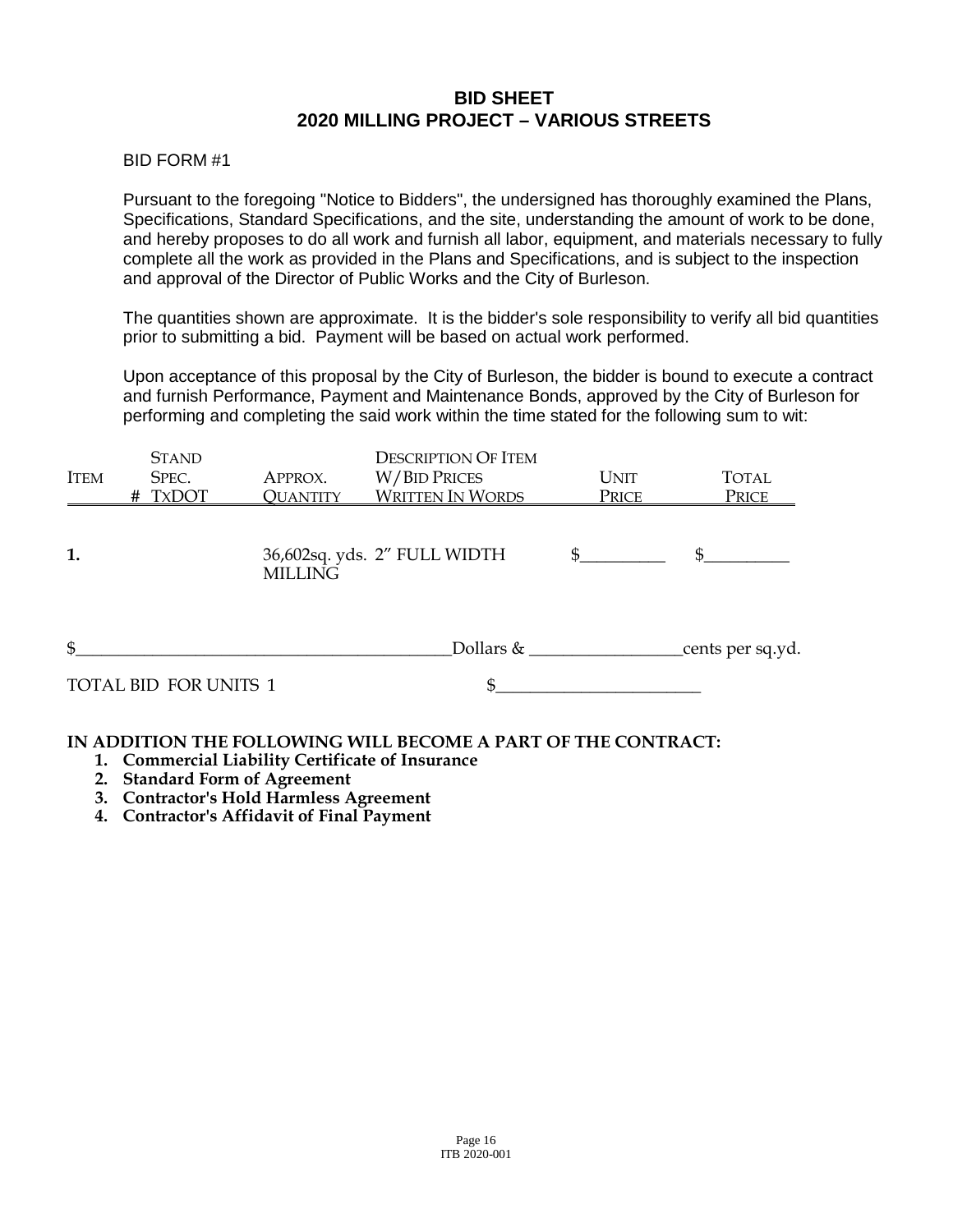| <b>Street</b>              | <b>From</b>     | To                  | Sq Yd |
|----------------------------|-----------------|---------------------|-------|
|                            |                 |                     |       |
| Renfro                     | <b>RR</b>       | Main                | 480   |
| N.E. Anderson              | Lorna           | Renfro              | 1735  |
| SW Johnson                 | Renfro          | Ellison             | 2888  |
| Anderson                   | Renfro          | Ellison             | 1615  |
| <b>Newton</b>              | Wilshire        | Johnson             | 3780  |
| Tarrant                    | Wilshire        | <b>Thomas</b>       | 3410  |
| <b>NW Newton</b>           | <b>Murphy</b>   | Thomas              | 2548  |
| <b>Newton</b>              | Betty L         | Alsbury             | 1045  |
| Shenendoha Ct              | Sierra Vista    | Crt                 | 560   |
| Kingswood Ct               | Sierra Vista    | Crt                 | 560   |
| Flagstone                  | Sierra Vista    | Copperfield         | 2600  |
| Sherwood Crt               | Sierra Vista    | Crt                 | 1730  |
| <b>Lincoln Oaks</b><br>Crt | Sierra Vista    | Crt                 | 560   |
| <b>Lincoln Oaks</b><br>Dr  | Sierra Vista    | <b>Cimmaron Crt</b> | 870   |
| Sierra Vista Ct            | Lincoln<br>Oaks | Crt                 | 1600  |
| Cimmaron Ct                | Lincoln<br>Oaks | Crt                 | 1167  |
| Sunny<br><b>Meadows</b>    | Renfro          | <b>Rock Ridge</b>   | 2803  |
| Sandlewood                 | Renfro          | <b>Rock Ridge</b>   | 2837  |
| N.E. Amy                   | Douglas         | <b>Hillery</b>      | 2947  |

## **2020 MILLING PROJECT – VARIOUS STREETS**

NOTE: The City of Burleson reserves the right to delete any portion of this project as it may deem necessary to stay within the City's available funds. Should the City elect to delete any portion, the contract quantities will be adjusted.

The Bidder agrees to complete construction by September 30, 2020 and to complete the contract within 45 working days after beginning construction as set forth in the written work order to be furnished by the Owner.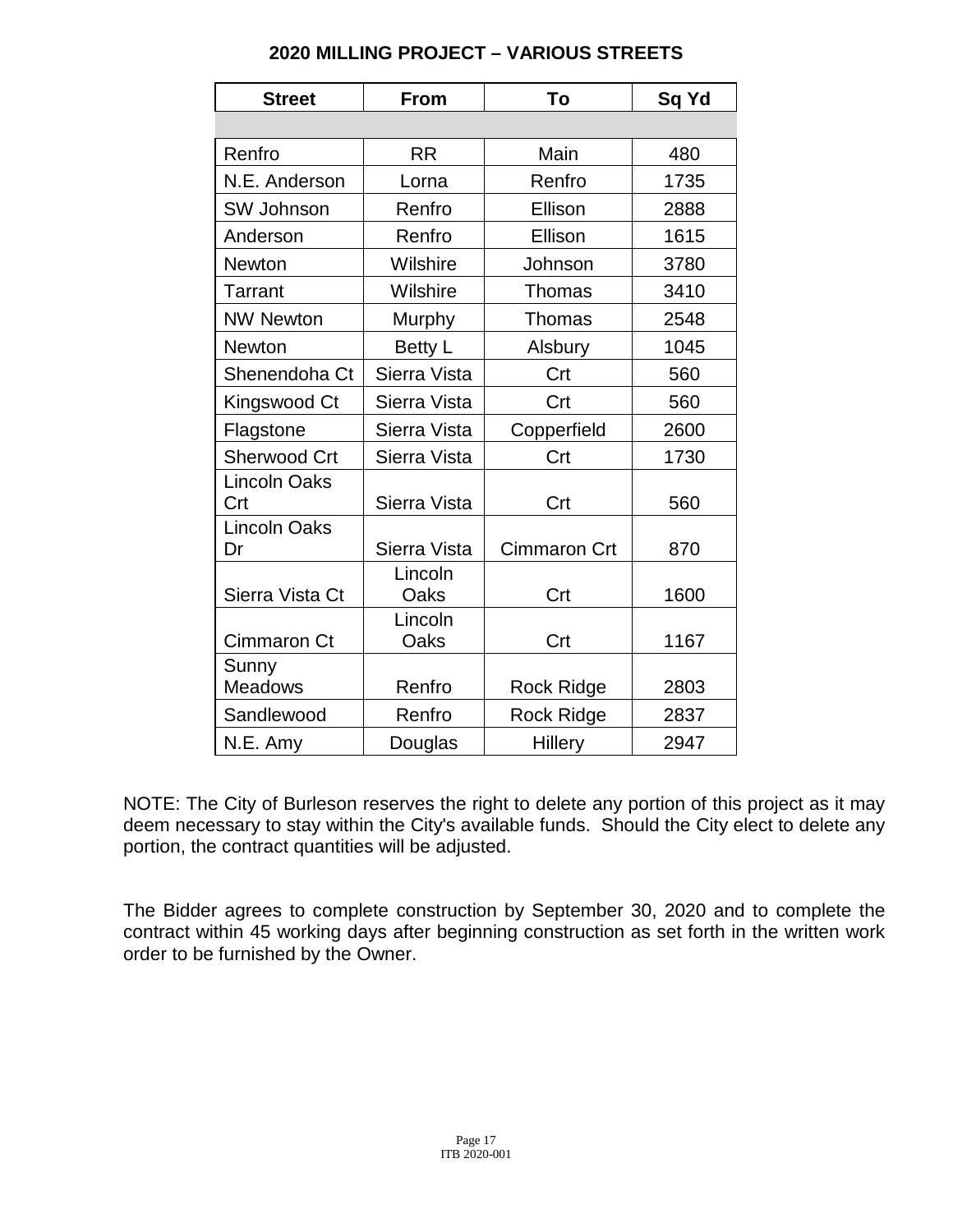# **Exhibit I VENDOR REFERENCES**

Please list three (3) government customers, **other than City of Burleson,** who can verify the quality of service your company provides. The City prefers customers of similar size and scope of work to this bid.

## **REFERENCE ONE**

|                         | CONTACT PERSON AND TITLE: University of the contract of the contract of the contract of the contract of the contract of the contract of the contract of the contract of the contract of the contract of the contract of the co |
|-------------------------|--------------------------------------------------------------------------------------------------------------------------------------------------------------------------------------------------------------------------------|
|                         |                                                                                                                                                                                                                                |
|                         |                                                                                                                                                                                                                                |
| <b>CONTRACT PERIOD:</b> | <u> 1989 - Johann Stoff, amerikansk politiker (d. 1989)</u>                                                                                                                                                                    |

## **REFERENCE TWO**

| GOVERNMENT/COMPANY NAME:                                                                                                                                                                                                       |
|--------------------------------------------------------------------------------------------------------------------------------------------------------------------------------------------------------------------------------|
| LOCATION:                                                                                                                                                                                                                      |
| CONTACT PERSON AND TITLE: THE SERVICE OF A SERVICE OF A SERVICE OF A SERVICE OF A SERVICE OF A SERVICE OF A SERVICE OF A SERVICE OF A SERVICE OF A SERVICE OF A SERVICE OF A SERVICE OF A SERVICE OF A SERVICE OF A SERVICE OF |
| TELEPHONE NUMBER: University of the UK of the UK of the UK of the UK of the UK of the UK of the UK of the UK o                                                                                                                 |
| SCOPE OF WORK:                                                                                                                                                                                                                 |
| CONTRACT PERIOD:                                                                                                                                                                                                               |

## **REFERENCE THREE**

| CONTACT PERSON AND TITLE: University of the Second Line of the Second Line of the Second Line of the Second Line of the Second Line of the Second Line of the Second Line of the Second Line of the Second Line of the Second |
|-------------------------------------------------------------------------------------------------------------------------------------------------------------------------------------------------------------------------------|
|                                                                                                                                                                                                                               |
| SCOPE OF WORK:                                                                                                                                                                                                                |
|                                                                                                                                                                                                                               |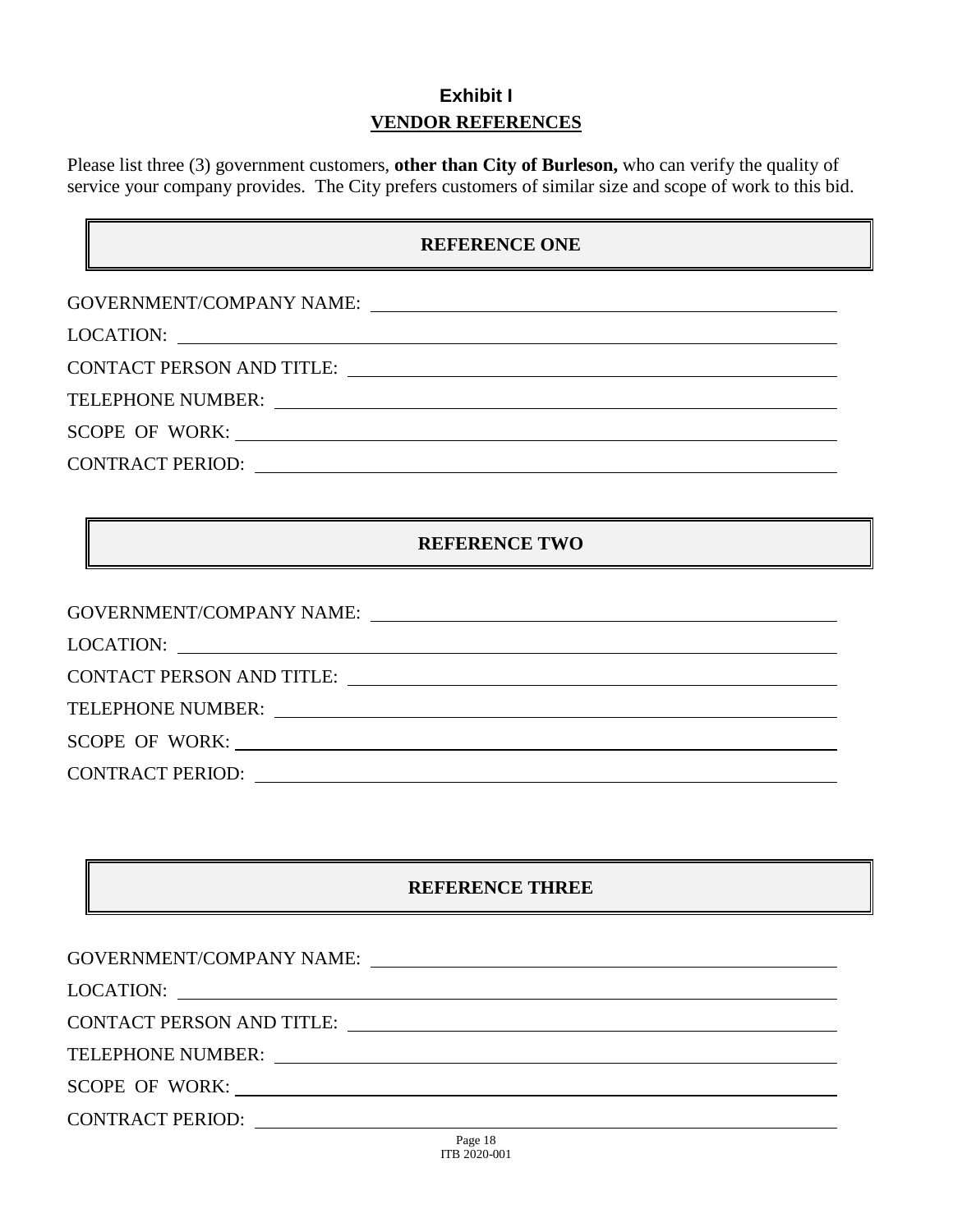**Exhibit II**



#### **CITY OF BURLESON**

# **COOPERATIVE PURCHASING FORM**

Should other Government Entities decide to participate in this contract, would you, the Vendor, agree that all terms, conditions, specifications, and pricing would apply?

Yes\_\_\_\_\_\_\_\_\_\_\_\_\_\_ No\_\_\_\_\_\_\_\_\_\_\_\_\_\_\_\_\_

If you, the Vendor checked yes, the following will apply: Government entities utilizing Inter-Governmental Contracts with the City of Burleson will be eligible, but not obligated, to purchase materials/services under this contract(s) awarded as a result of this bid. All purchases by Governmental Entities other than the City of Burleson will be billed directly to that Governmental Entity and paid by that Governmental Entity. The City of Burleson will not be responsible for another Governmental Entity's debts. Each Governmental Entity will order their own material/service as needed.

## **BY SIGNING BELOW, YOU SIGNIFY THAT YOU HAVE READ ABOVE COOPERATIVE PURCHASING GUIDELINES AND AGREE TO THE TERMS AND CONDITIONS THEREIN.**

| <b>Company Name and Address</b> | Company's Authorized Agent        |
|---------------------------------|-----------------------------------|
|                                 |                                   |
|                                 | Signature                         |
|                                 |                                   |
|                                 |                                   |
|                                 | Name and Title (Typed or Printed) |
| Federal ID Number (TIN)         |                                   |
| or SSN and Name                 |                                   |
| Telephone No.                   | Date                              |
| Fax No.                         | Email address:                    |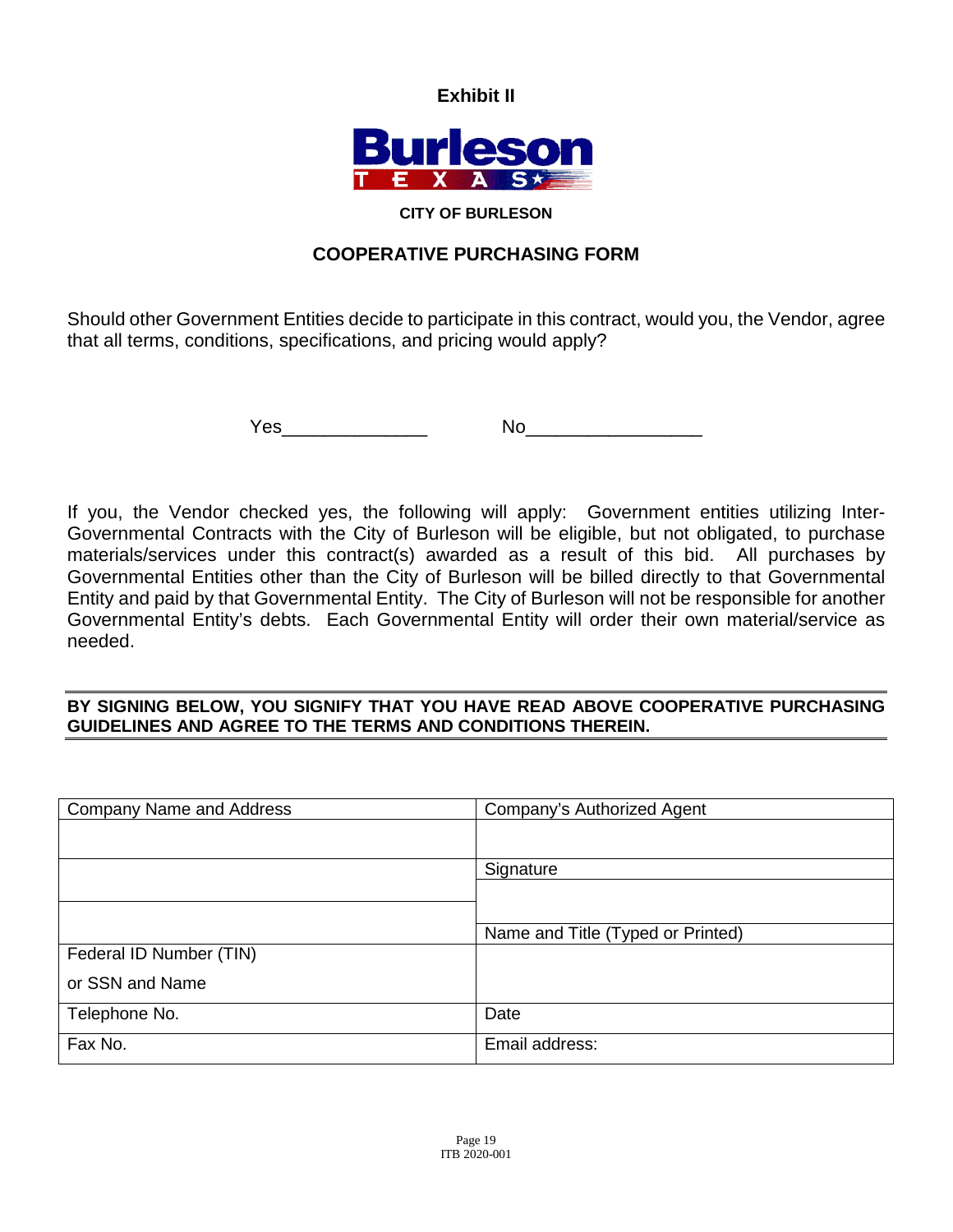# **Exhibit III**

# **HOUSE BILL 1295 CERTIFICATE OF INTERESTED PARTIES**

| <b>CERTIFICATE OF INTERESTED PARTIES</b>                                                                                  |                                                                                                                                                                                                                               |  |             | <b>FORM 1295</b>                     |
|---------------------------------------------------------------------------------------------------------------------------|-------------------------------------------------------------------------------------------------------------------------------------------------------------------------------------------------------------------------------|--|-------------|--------------------------------------|
| Complete Nos. 1 - 4 and 6 if there are interested parties.                                                                | Complete Nos. 1, 2, 3, 5, and 6 if there are no interested parties.                                                                                                                                                           |  |             | OFFICE USE ONLY                      |
| entity's place of business.                                                                                               | USIFING<br>1 Name of business entity filing form, and the city, state and country of the business                                                                                                                             |  |             |                                      |
| $\mathbf{2}$<br>which the form is being filed.                                                                            | Name of governmental entity or state agency that is a party to the contract for                                                                                                                                               |  |             |                                      |
|                                                                                                                           | 3 Provide the identification number used by the governmental entity or state agency to track of identify the contract, and provide a description of the services, goods, or other property to be provided upder the contract. |  |             |                                      |
| 4<br><b>Name of Interested Party</b>                                                                                      | City, State, Country                                                                                                                                                                                                          |  |             | (ature of Interest (check applicable |
|                                                                                                                           | چې<br>(place of business)                                                                                                                                                                                                     |  | Controlling | Intermediary                         |
|                                                                                                                           |                                                                                                                                                                                                                               |  |             |                                      |
|                                                                                                                           |                                                                                                                                                                                                                               |  |             |                                      |
|                                                                                                                           |                                                                                                                                                                                                                               |  |             |                                      |
|                                                                                                                           | <b>Walnut River</b>                                                                                                                                                                                                           |  |             |                                      |
|                                                                                                                           |                                                                                                                                                                                                                               |  |             |                                      |
|                                                                                                                           |                                                                                                                                                                                                                               |  |             |                                      |
|                                                                                                                           |                                                                                                                                                                                                                               |  |             |                                      |
| 5<br>Check only if there is N<br><b>Interested Party.</b>                                                                 |                                                                                                                                                                                                                               |  |             |                                      |
| 6<br><b>UNSWORN DEC</b>                                                                                                   |                                                                                                                                                                                                                               |  |             |                                      |
| My name is                                                                                                                | , and my date of birth is                                                                                                                                                                                                     |  |             |                                      |
|                                                                                                                           |                                                                                                                                                                                                                               |  |             |                                      |
| (street)<br>(state)<br>(city)<br>(zip code)<br>(country)<br>er penalty of perjury that the foregoing is true and correct. |                                                                                                                                                                                                                               |  |             |                                      |
| Executed In                                                                                                               | County, State of <b>County</b> , State of<br>, on the<br>_day of                                                                                                                                                              |  | (month)     | (year)                               |
| Signature of authorized agent of contracting business entity<br>(Declarant)                                               |                                                                                                                                                                                                                               |  |             |                                      |
| ADD ADDITIONAL PAGES AS NECESSARY                                                                                         |                                                                                                                                                                                                                               |  |             |                                      |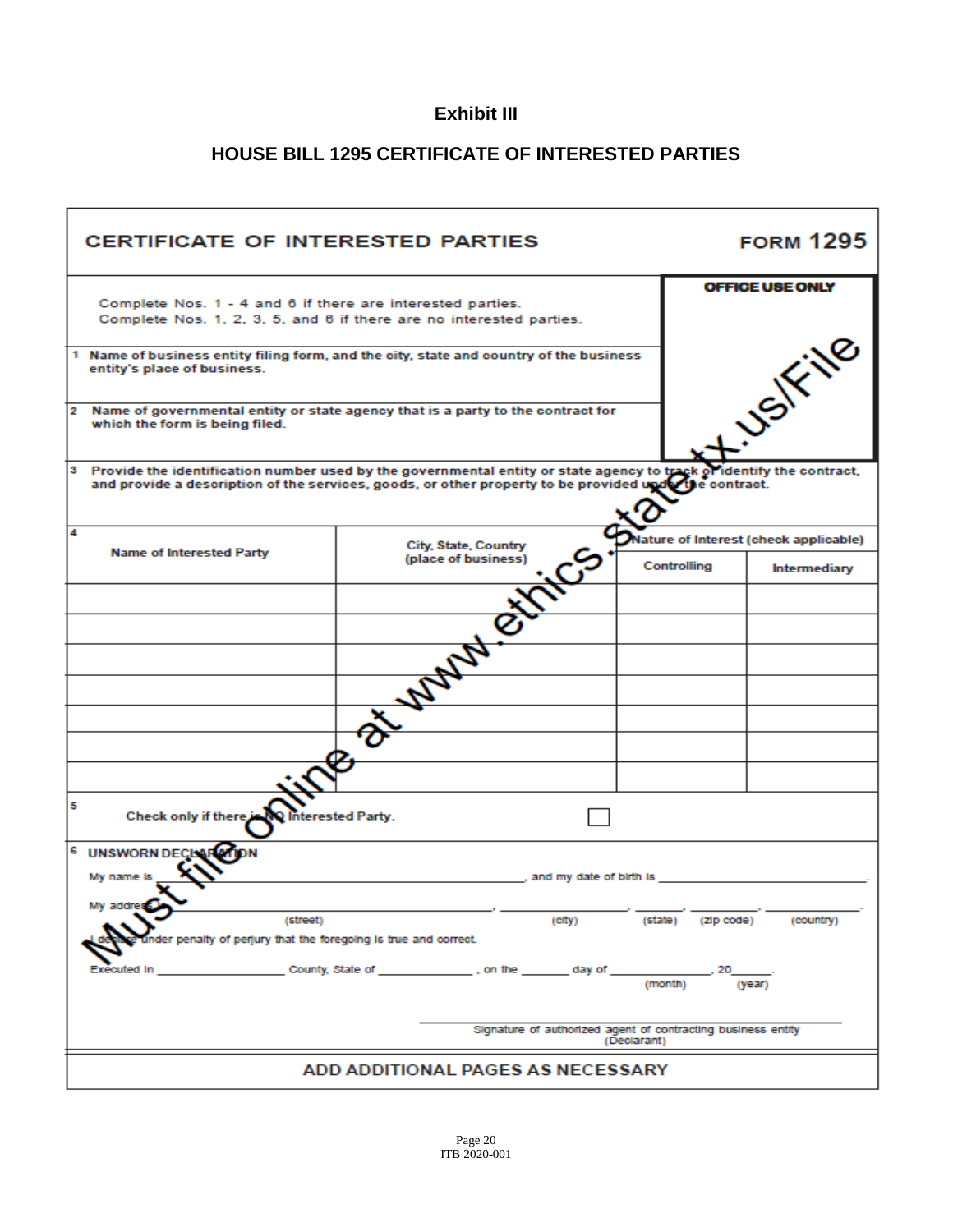# **EXHIBIT IV**

# **HOUSE BILL 89 VERIFICATION FORM**

## **Prohibition on Contracts with Companies Boycotting Israel**

The 85<sup>th</sup> Texas Legislature approved new legislation, effective Sept. 1, 2017, which amends Texas Local Government Code Section 1. Subtitle F, Title 10, Government Code by adding Chapter 2270 which states that a governmental entity may not enter into a contract with a company for goods or services unless the contract contains a written verification from the company that it:

- 1) does not boycott Israel; and
- 2) will not boycott Israel during the term of the

Contract Pursuant to Section 2270.001, Texas Government

Code:

1. "Boycott Israel" means refusing to deal with, terminating business activities with, or otherwise taking any action that is intended to penalize, inflict economic harm on, or limit commercial relations specifically with Israel, or with a person or entity doing business in Israel or in an Israeli-controlled territory, but does not include an action made for ordinary business purposes; and

2. "Company" means a for-profit sole proprietorship, organization, association, corporation, partnership, joint venture, limited partnership, limited liability partnership, or any limited liability company, including a wholly owned subsidiary, majority-owned subsidiary, parent company or affiliate of those entities or business associations that exist to make a profit.

I, (authorized official) , do hereby depose and verify the truthfulness and accuracy of the contents of the statements submitted on this certification under the provisions of Subtitle F, Title 10, Government Code Chapter 2270 and that the company named below:

- 1) does not boycott Israel currently; and
- 2) will not boycott Israel during the term of the contract; and
- 3) is not currently listed on the State of Texas Comptroller's Companies that Boycott Israel List located at https://comptroller.texas.gov/purchasing/publications/divestment.php

Company Name

Signature of Authorized Official

Title of Authorized Official Date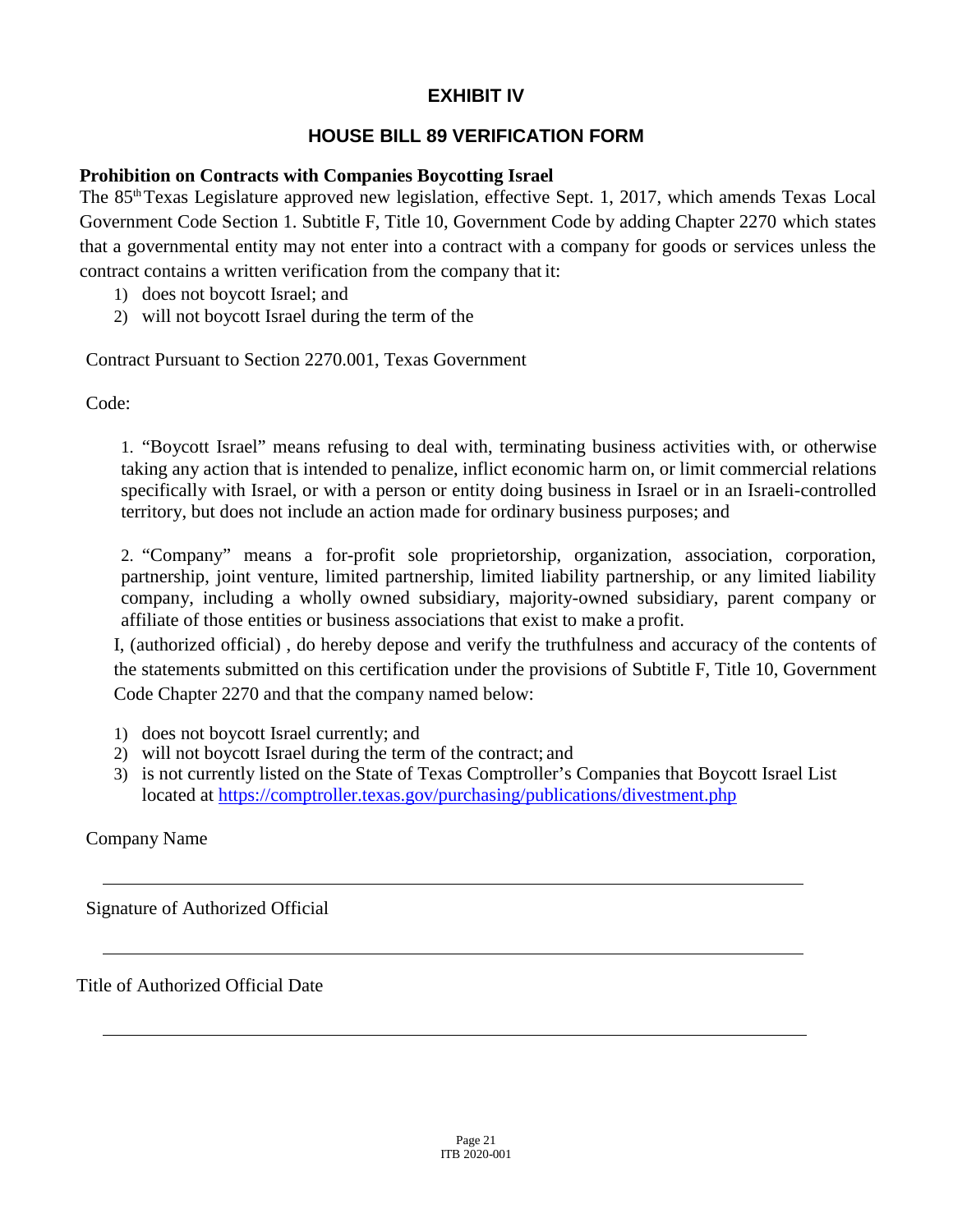# **Exhibit V**

# **CERTIFICATION OF INDEPENDENCE AND NO CONFLICT OF INTEREST**

By submitting a proposal in response to the City of Burleson's ITB 2020-001, the undersigned certifies the following:

- 1. The proposal has been developed independently, without consultation, communication or agreement with any employee or consultant to the City who has worked on the development of this ITB, or with any person serving as a member of the evaluation committee.
- 2. The proposal has been developed independently, without consultation, communication or agreement with any other vendor or parties for the purpose of restricting competition.
- 3. Unless otherwise required by law, the information found in the proposal has not been knowingly disclosed and will not be knowingly disclosed prior to the award of the contract, directly or indirectly, to any other vendor.
- 4. No attempt has been made or will be made by the undersigned to induce any other vendor to submit or not to submit a proposal for the purpose restrictingcompetition.
- 5. No relationship exists or will exist during the contract period between the undersigned and the City that interferes with fair competition or as a conflict ofinterest.
- 6. The respondent's proposal is based solely on its own understanding of the requirements of the ITB based on the written contents of the ITB, and any written addenda and written clarifications provided to vendors during the procurement process by the purchasing agent.
- 7. The respondent acknowledges and agrees that the City is not bound by any oral or written representations, statements, promises, agreements (formal or informal), or understandings (collectively Statements) which were made at any time prior to or during the procurement process by an elected official, officer, appointed official, employee, agent, representative or consultant which are NOT expressly incorporated into the ITB or included by written addenda or written clarifications during the procurement process and issued by the purchasing agent.
- 8. **The respondent** shall guarantee in writing the availability of the services offered and that all terms, including fee, will remain firm for the term of this contract.

Signature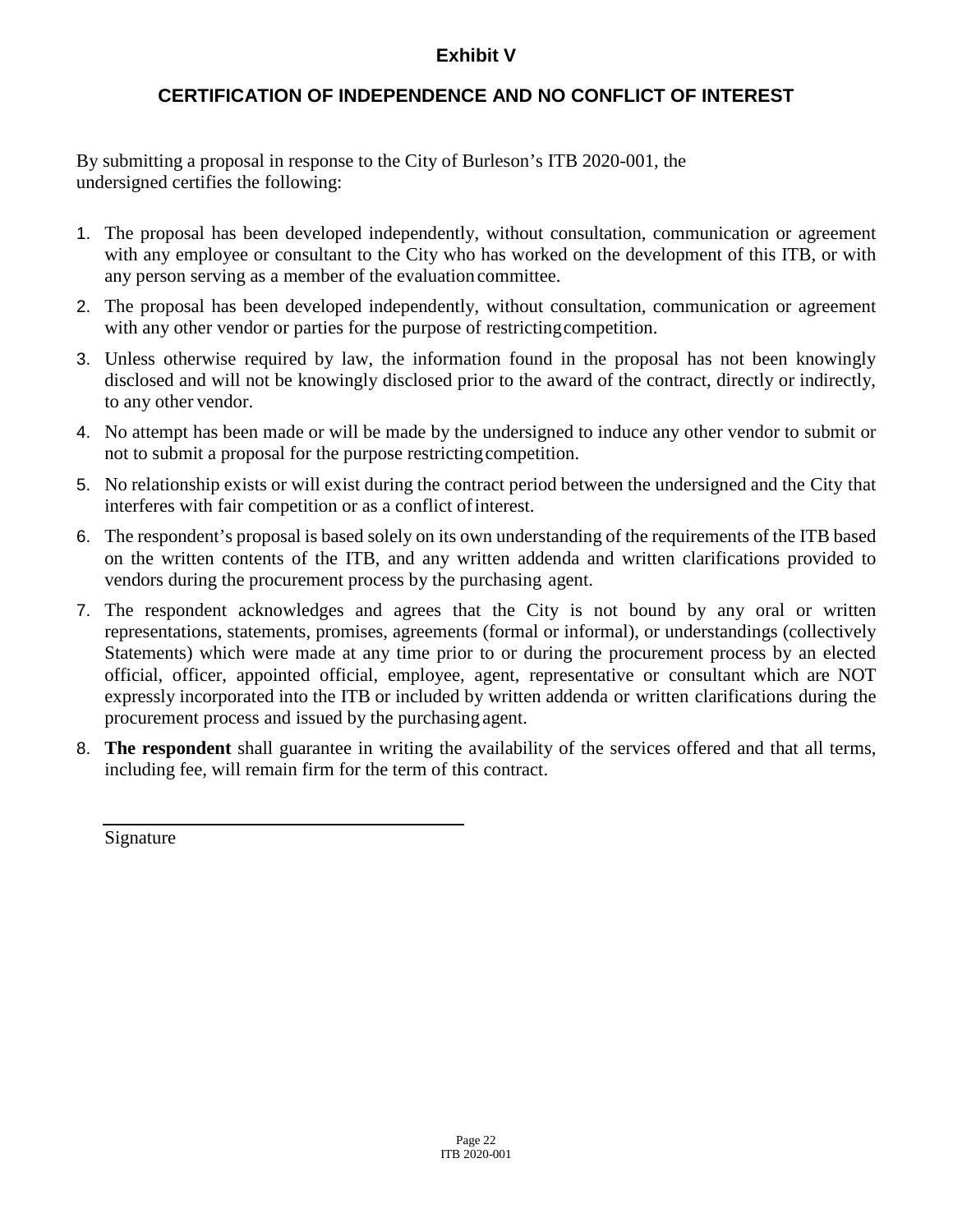# **Exhibit VI**

# **SIGNATURE PAGE**

## **IN WITNESS WHEREOF**, the parties hereto have executed this Agreement:

**CITY OF BURLESON**: **[INSERT NAME]**:

| $\mathbf{By:}\_\_\_\_\_\_\_\_$                                                                                                                                                                                                                                                                                                                                                                               | By: $\qquad \qquad$                                      |
|--------------------------------------------------------------------------------------------------------------------------------------------------------------------------------------------------------------------------------------------------------------------------------------------------------------------------------------------------------------------------------------------------------------|----------------------------------------------------------|
|                                                                                                                                                                                                                                                                                                                                                                                                              |                                                          |
| Title: $\frac{1}{\sqrt{1-\frac{1}{2}}\sqrt{1-\frac{1}{2}}\sqrt{1-\frac{1}{2}}\sqrt{1-\frac{1}{2}}\sqrt{1-\frac{1}{2}}\sqrt{1-\frac{1}{2}}\sqrt{1-\frac{1}{2}}\sqrt{1-\frac{1}{2}}\sqrt{1-\frac{1}{2}}\sqrt{1-\frac{1}{2}}\sqrt{1-\frac{1}{2}}\sqrt{1-\frac{1}{2}}\sqrt{1-\frac{1}{2}}\sqrt{1-\frac{1}{2}}\sqrt{1-\frac{1}{2}}\sqrt{1-\frac{1}{2}}\sqrt{1-\frac{1}{2}}\sqrt{1-\frac{1}{2}}\sqrt{1-\frac{1}{2$ |                                                          |
| Date:                                                                                                                                                                                                                                                                                                                                                                                                        | Date: $\frac{1}{\sqrt{1-\frac{1}{2}} \cdot \frac{1}{2}}$ |

# **APPROVED AS TO FORM AND LEGALITY**:

 $By:$ City Attorney, Assistant City Attorney, or Deputy City Attorney